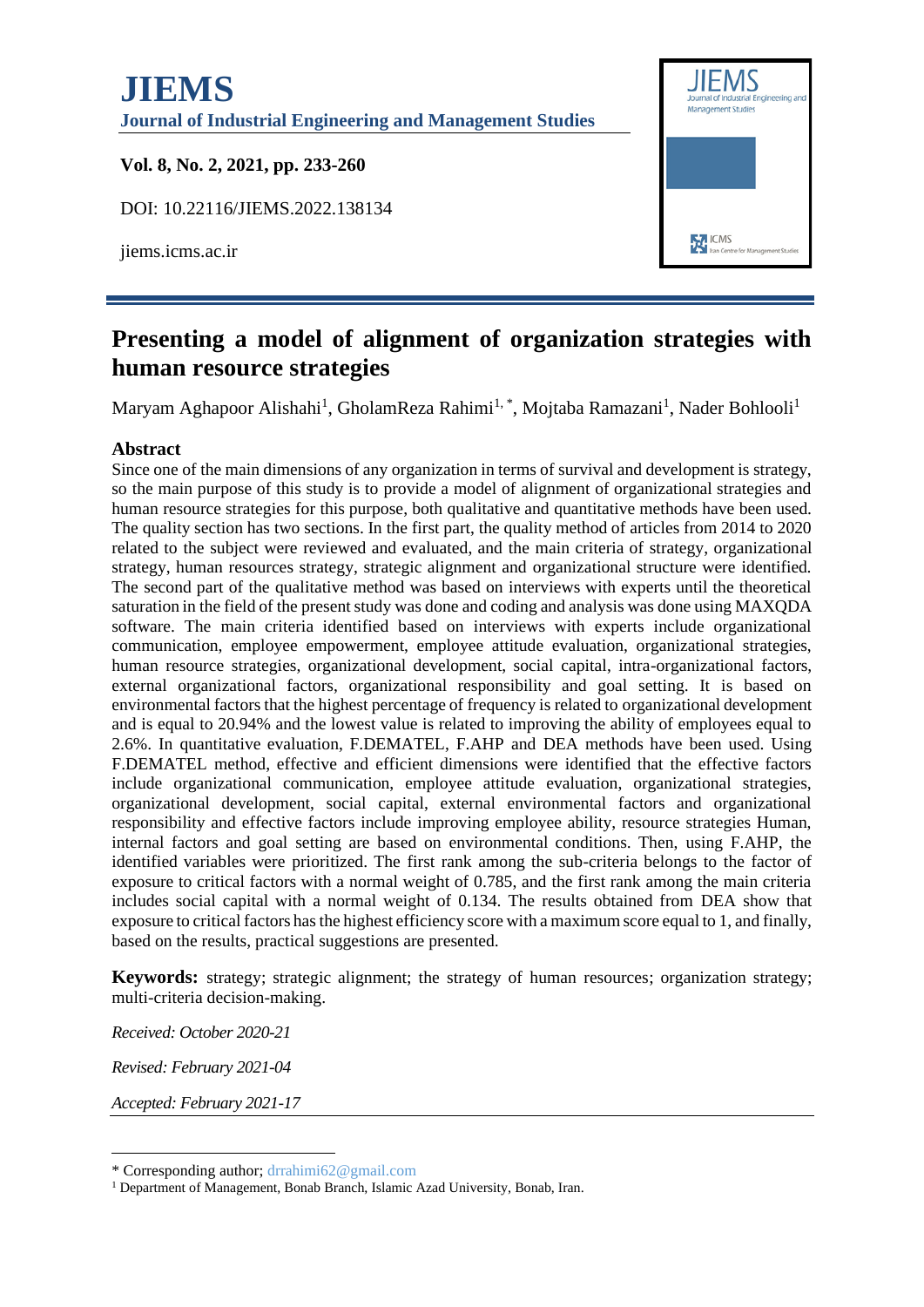# **1. Introduction**

In terms of strategy, people with more power can have more effect and influence on the organization. Therefore, strategic actions are always ongoing (Buzik et al., 2018). Strategy as activities to create an organization to achieve its goals (Bowen et al., 2017) that requires organizational support and this support is based on organizational culture plays an important role in explaining and implementing organizational strategies (Olson et al., 2019). The strategic management and considering the strategy based on the internal and external conditions of the organization leads to optimal results and outcomes (Dave and Chen, 2018). One of the most important strategic dimensions in human resources is the promotion of individual skills (Fiurosawa and Brewster, 2019). For organizations, the strategic approaches related to human resource management are considered as a tool to achieve advantage, profit, benefit and competition that should be consistent with strategies related to organizational performance (Zuhair et al., 2016). On the other hand, the human resource management system in any organization, due to the dynamics and continuous environmental changes cannot be a static phenomenon. The strategic human resource management can help organizations towards competitive advantages (Abtahi and Mousavi, 2009).

Human resource strategies determine what the organization intends to apply about the various aspects of policies and human resource management practices. Human resource strategies provide the basis for the strategic plans and enable the organization to measure progress and evaluate returns according to objectives (Musa Khani and Mojarad, 2013). Because in the strategic planning process, time and uncertainty play an important role. Obviously, the future is less predictable, but the important point is that organizations can prepare themselves to face it, which will create a competitive advantage for them (Radfar, 2012). Since managers who want their decisions to be implemented correctly and successfully, have faced almost the same problem (Rahmani et al., 2012), therefore, increasing organizational knowledge is based on employee empowerment, which affects organizational performance (Minbava, 2013) and can lead to increased social accountability (Apadhaia et al., 2018). So, every organization must recognize and understand the importance of developing the knowledge, skills and abilities of its employees. In this situation, human resource strategy plays a key role in increasing the competitive advantage of the organization. Today, the strategic position of human resources is important not only because of its role in the implementation of organizational strategies, but also because they can become a sustainable source of competitive advantage. The most basic role of strategic human resource management is macro-planning with a strategic vision and at the level of human resources (Akhavan and Pezeshkian, 2011).

Based on the framework of strategic human resource management, organizations can make the best use of opportunities and situations. The strategic human resource management builds the possibility of the necessary alignment between the various activities of the organization, the creation of appropriate opportunities and the prevention of potential threats. the strategic integration is an undeniable necessity for creating a balance between human resource strategy and organizational strategy.

The purpose of creating strategic coordination is the homogeneity between the goals of human resource management and the goals of the organization. This study can be led to identify the interact of the different strategies of organization and the human resource strategies in an integrated model and so will determine the contribution of each of these elements and the effect of their mutual coordination on the success and performance of organizations. From a practical point of view, this research by identification the different types of human resources strategy and its subsystems could help to provide a suitable model for their coordination in organizations. In addition, efficient and effective use of human resources system and its coordination with other organization strategies can ensure the performance improvement.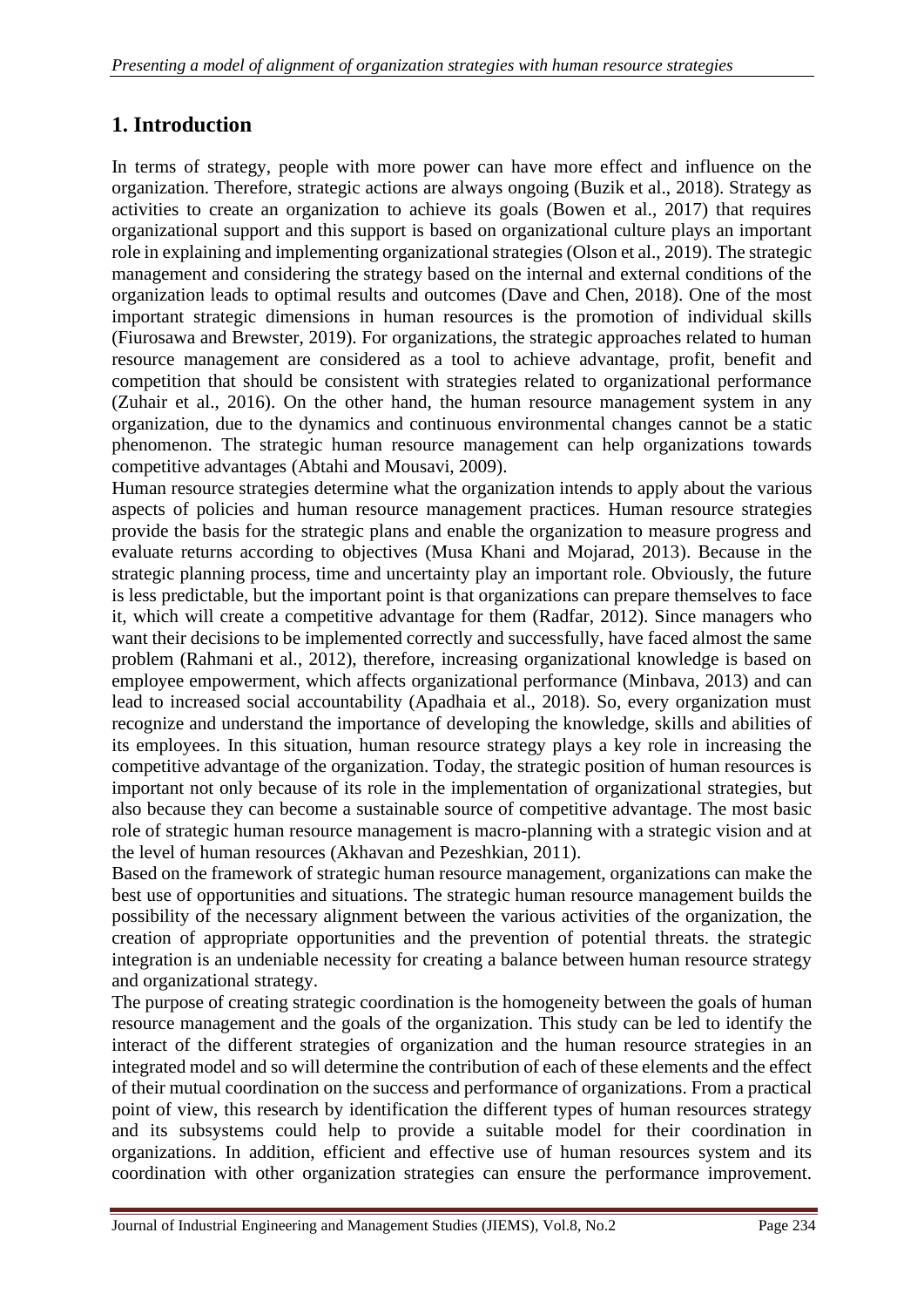Finally, it is necessary to provide a model of alignment of organizational strategies and human resource strategies.

In this research, first the theoretical framework of research then the methodology is presented. According to the proposed matters, the methodology of this research studies the research subject using two qualitative and quantitative methods. In the qualitative part, first, the articles of recent years have been qualitatively evaluated, then the research model is presented after interviewing with experts and reaching the theoretical saturation using the qualitative analysis. According to this model, the effective and impressible factors as well as the multi-criteria decision making were analyzed with data envelopment analysis. Finally, discussion and conclusion with suggestions are presented.

# **2. Theoretical framework of research**

## **2.1. Organization strategy**

One of the main challenges of strategic management is implementing the strategies (Farokhi etal., 2018). For this reason the futuristic organizations are not simply astounded, and this characteristic has provided their superiority over the competitors (Ramzani et al., 2017). The strategy is a plan and perspective of future objectives in a general term, and an existence codes and tracks this strategy to reach its objectives. However, strategy formulation is the same as one of the major managerial responsibilities in the management science which is the basis for the crucial decision making of managers to survive the organization and its excellence (Godini, 2019). In this regard, the organization strategies are determined in a way that organization interests are in alignment with personal interests (Ramos et al., 2019). In this regard, one of the most significant disadvantages of the implementation models of organizational strategic plans is their generalizability. On the other hand, the varieties of the effective factors on the strategy implementation and complication of the relationships between these factors have made the design of comprehensive models not to have an acceptable efficiency. Therefore, it is essential to design implementation models of strategy by considering the specific approaches such as the combined approach (Pirali et al., 2019), because the human capitals result in performance development and influence the organization performance directly (Dachner et al., 2019). Consequently, employees' activity and behavior are perceived regarding the organization strategies (Meyers, 2019) which are based on economic and environmental performance (Amrutha and Geetha, 2019). Today, the challenges of human resources change the strategies (Cheng and Hackett, 2019). Thus, psychological approaches must be included in the perception and protection of employees (Degbey et al., 2020).

## **2.2. The strategy of human resources**

In the real world scenarios, workers have different efficiencies in performing each of their skills such as improving by learning (Hosseinian and Baradaran, 2020). As the mission and vision of an organization are determined based on proper performance (Wan, 2018), human resources are considered as the most valuable factor of production, the best capital of each organization, the main reproductive resource of competitive advantage, the main capacities, and added-value. If organizations want to be aligned with the world evolutions, they should promote the organization strategies by a comprehensive and strategic attitude toward human resources. In addition, the strategic management process of human resources believes in this regard that organizations have to monitor the domestic and foreign events and procedures permanently to adapt their organization and employees with changes timely if necessary (Nuri and Aghighi, 2019). The procedures and strategies of human resources support the organization strategies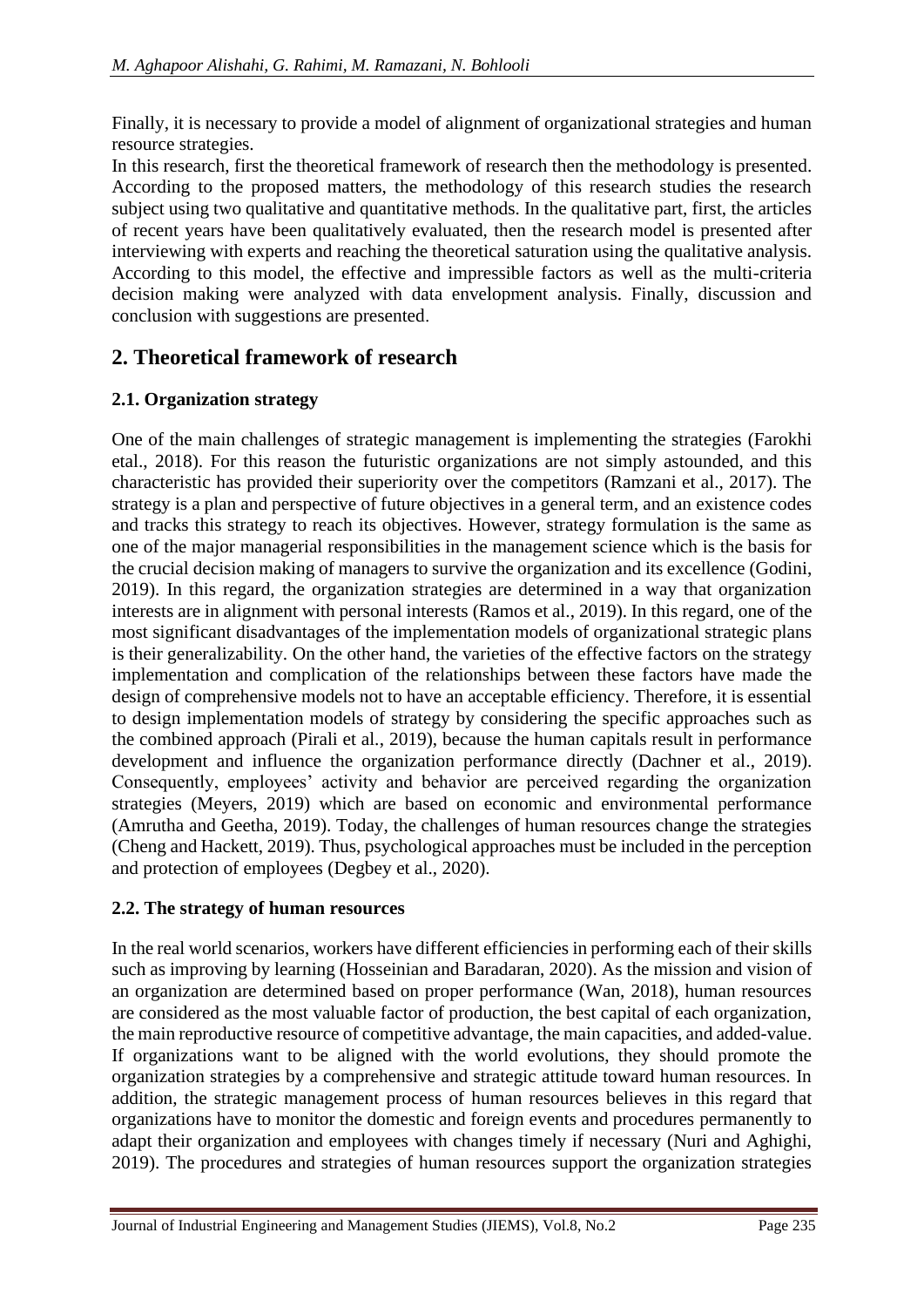and promote the capacity to respond to domestic and foreign environmental questions and opportunities. Therefore, the orientation of all types of management can encompass different approaches to the strategies of human resources (Ali et al., 2018). Thus, the strategies of human resources should have enough efficiency in both horizontal and vertical structures and make essential opportunities to promote the employees' abilities (Han et al., 2019), because the human force has the main role in the accomplishment of the organizational goals (Aviso et al, 2019) and create the tangible and intangible values in the organization (Miles and Clieaf, 2016). Human resources should have the key and strategic role to design and execute the evolution strategies and organizational transfer. The part of human resources can identify and analyze the relevant issues to the employees and signifies the related issues to the employees which has an important role in the success of organization strategy (Afkhami Ardakani and Mohammadi Ardakani, 2018). This is because people show varied behaviors (Nieves and Quintana, 2016) which leads to the relationships between the organization and an individual (Goldschmidt et al., 2019). Hence, organizations can promote the knowledge skills of employees which are based on the management plans of human resources (Lee and Cheng, 2018). Therefore, the strategies of success in an organization are evaluated based on the employees' performance (Johnson et al., 2020). One of the most important aspects for human resources is knowledge and identifying of human errors in the human resource strategies (Astria et al.,2014).

#### **2.3. The alignment of human resources and organization strategy**

The studies show that many organizations have a strategy and do not act it. The main reason is not having essential consistency in various parts and employees to perceive the organization strategy mutually (Darvish et al., 2012). The strategies and policies of human resources management influence the organization performance in the future (Chen and Voon, 2016) because the strategic human resources manage the giant comprehensive and key problems (Panda et al., 2002), and develop the organization performance directly (Dachner et al., 2019). Since the strategies of human resources determine the type of management and leadership based on the organization structure (Gill et al,20182), social accountability is the most principal executive policies of an organization (Martinez et al., 2017, P.55). Hence, employees' perception of the organization strategies (Meyers, 2019) facilitates the organization's social accountability (Do et al., 2019). According to the environmental changes in today's world, the changes in organization strategies change the strategies of human resources (Herrman and Guenther, 2017) that the proposed cases are completely based on the employees' perceptions and are one of the important factors in psychological contracts (Kutaula et al., 2019). This issue influences the organization health (Yousef et al, 2019) and play a significant role in the strategies of human resources and the aligned perceptions, because it executes the strategies and policies of human resources and influences the organization performance in the future (Chen and Voon, 2016). In this regard, identification of the negative resultants in the economy, society, and environmental aspects is based on determining the strategies (Stahl et al., 2019). Therefore, the organizational capacities are determined based on the organization strategy and the environment capacities (Ford and Kennedy, 2015). Since the performance of human resources differentiates an organization from another one, the organizations growth is related to the human resources and finally leads to the economic growth of the organization (Haneda and Tto, 2017). Therefore, coordination and alignment between organization and strategies of human resources are considered essential.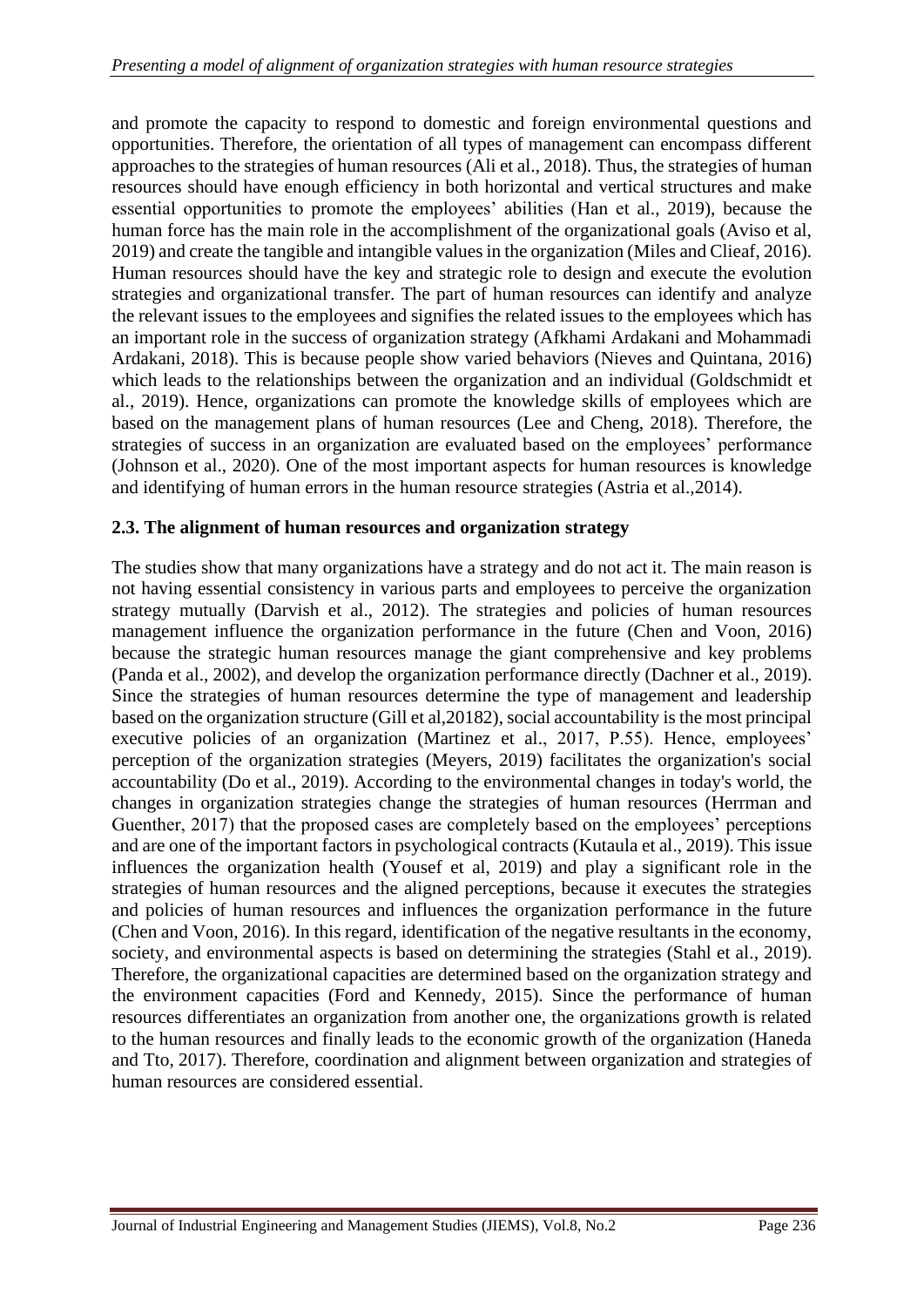| <b>Researchers</b>     | Year | Comparing the research results to the approach of this research                                                                                                                                                                                                                                                                                                                                                          |  |  |
|------------------------|------|--------------------------------------------------------------------------------------------------------------------------------------------------------------------------------------------------------------------------------------------------------------------------------------------------------------------------------------------------------------------------------------------------------------------------|--|--|
| Olson et al.           | 2018 | The results of this research show that companies in which the commercial strategies and<br>their marketing are aligned have better performance than companies without alignment.<br>Therefore, the strategies' alignment adapts with the approach of this research.                                                                                                                                                      |  |  |
| Ra'yatpisheh et<br>al. | 2018 | Multi-criteria decision making was used in their research as well as this research.                                                                                                                                                                                                                                                                                                                                      |  |  |
| Azizi Safigh et al.    | 2019 | The results of this research showed that the organization strategies should mention the<br>issues of education, employees' development, and organization improvement to raise<br>people and groups effectively. In this research, the relevant aspects of the strategies of<br>human resources were evaluated to align with the strategies of the organization.                                                          |  |  |
| Kavianfar              | 2019 | The results of this research showed the significant relationship between the strategies of<br>human resources and business strategies which adapt with the approach of this research<br>about the alignment with the organization strategies and strategies of human resources<br>that business strategies were evaluated only in the research of Kavianfar, and this<br>research evaluates the organization strategies. |  |  |
| Pirali et al.          | 2019 | The results of this research showed that streaming the policy in the organization veins is<br>a process in which all ingredient parts of a total are combined to reach a mutual goal that<br>adapts with the approach of this research based on the alignment of organization<br>strategies and human resources strategies.                                                                                              |  |  |
| Rezghi and Hadi        | 2019 | Multi-criteria decision making was used in their research as well as this research.                                                                                                                                                                                                                                                                                                                                      |  |  |
| Mirzaei et al.         | 2019 | Data envelopment analysis method was used in their research as well as this research.                                                                                                                                                                                                                                                                                                                                    |  |  |
| Khoshandam             | 2019 | Data envelopment analysis method was used in their research as well as this research.                                                                                                                                                                                                                                                                                                                                    |  |  |
| Musawir et al.         | 2020 | The results of this research show that attention to the theoretical bases and<br>empowerment promotion of employees execute the strategy that adapts with the<br>approach of human resources strategy along with the organization strategy execution,<br>and finally with alignment.                                                                                                                                     |  |  |

**Table 1. According to the proposed cases, some literature is presented in this part**

As it was observed in the comparison table of previous researches with the approach of the present research, it was found that so far no research has been done qualitatively and then quantitatively (from the point of view of experts in this field) to identify the factors and then evaluate each of them. The results can be practical according to the current situation and fundamental changes in environmental conditions in terms of economic, social and environmental (telework and in person) and the evaluation of this issue from the perspective of experts in various private and public organizations as well as People who have expertise in the present subject can bring practical results.

# **3. Methodology and data analysis**

The methodology of this research is qualitative and quantitative, and the relevant concepts can be extracted inductively from the qualitative data using the grounded data method and can be used significantly in data-based theories development. Therefore, first, several articles of recent years have been evaluated and the main relevant criteria to the research subject were identified using the qualitative data analysis method and MaxQDA software. Next, the theoretical saturation was obtained after the interview with the relevant experts to the private and governmental organizations about the research subject. Then, the criteria and sub-criteria obtained from the qualitative section were evaluated and ranked using a paired quantitative questionnaire. For this purpose, the multi-criteria decision method (F.AHP) was used and to evaluate the performance score of the DEA Used.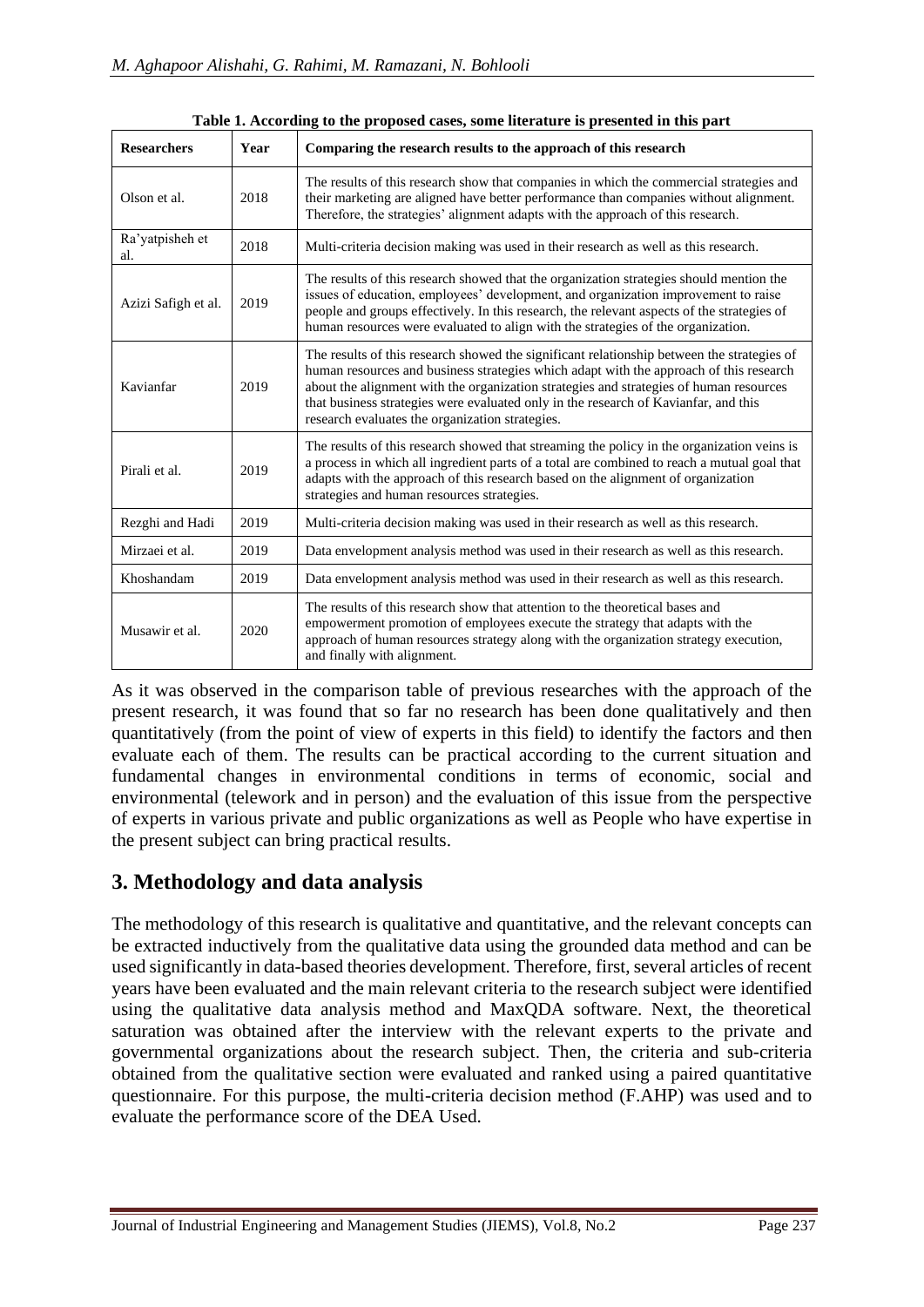#### **3.1. Statistical population and sampling method**

The statistical population of this research is the first qualitative part includes the articles of recent years related to this research. The statistical population in the second qualitative part and the quantitative part of this research includes the relevant experts to the research subject. Experts have characteristics of a master's degree and at least 5 years of experience in the strategies of human resources and organization strategy who were selected by a judgmental sampling method.

| <b>Research steps</b>                                                                   | <b>Statistical population</b>                                                                                                          | data collection method                                                                | <b>Method of analysis</b>                                                   |
|-----------------------------------------------------------------------------------------|----------------------------------------------------------------------------------------------------------------------------------------|---------------------------------------------------------------------------------------|-----------------------------------------------------------------------------|
| Meta Synthesis                                                                          | The related articles to the research<br>from $2014-2020$ (65 articles that<br>have a topic corresponding to the<br>research variables) | Systematic study and<br>qualitative content analysis<br>to the theoretical saturation | Content analysis of<br>articles and coding<br>using MAXQDA<br>software      |
| Interview Technique                                                                     | Experts of organization strategy<br>and human resources (5 persons)                                                                    | Interview with experts                                                                | Coding using<br>MAXODA software                                             |
| <b>Quantitative</b><br>evaluation of the<br>model obtained from<br>the qualitative part | Experts of organization strategy<br>and human resources (7 persons)                                                                    | Paired comparison<br>questionnaire                                                    | Combination<br>of fuzzy DEMATEL,<br>F.AHP, and data<br>envelopment analysis |

| Table 2. the summary of the data collection method and the studied population |  |  |  |
|-------------------------------------------------------------------------------|--|--|--|
|                                                                               |  |  |  |

#### **3.2. Data validation method**

In this study, to confirm the validity and acceptability of the data, two methods were used including: review method by participants and review method by non-participant experts. After receiving corrective comments, the necessary editing was done and the final model was presented. Also, the variables examined in the articles are categorized in Table 3.

| <b>Research Name</b> | Cods in<br><b>MAXODA</b> | Year | <b>Studied Variables</b>                                     |  |  |
|----------------------|--------------------------|------|--------------------------------------------------------------|--|--|
|                      | 8                        |      | Innovation, Organizational Strategy, Empowerment,            |  |  |
| Berry                |                          | 2020 | Organizational Integration, Organizational Design, Training, |  |  |
|                      |                          |      | <b>Organizational Purposes</b>                               |  |  |
| Kadman et al.        |                          | 2020 | Co-operational Strategy                                      |  |  |
| Johnson et al.       | 64                       | 2020 | Successful Implementation of Strategy, Human Resources       |  |  |
|                      |                          |      | Development                                                  |  |  |
| Krishna Ganapavarapo | 43                       |      |                                                              |  |  |
| & Yadav              |                          | 2020 | Human Resources Strategy, Staff Motivation                   |  |  |
|                      | 11                       | 2020 | Human Resources Strategy, Human Resources Challenge,         |  |  |
| Panda et al.         |                          |      | <b>Organization Agility</b>                                  |  |  |
|                      | 41                       | 2020 | Organization Value, Organization Performance, Organization   |  |  |
| Rodrigues et al.     |                          |      | <b>Strategy, Organization Capacity</b>                       |  |  |
| Wan et al.           | 9                        | 2020 | Research and Development, SWOT Employment                    |  |  |
| Kataoka et al.       | 6                        |      | Training, Integrated Planning, Human Resources Strategies,   |  |  |
|                      |                          | 2019 | <b>Skills Development</b>                                    |  |  |
| Levin & Levin        | 7                        | 2019 | Organizational Knowledge, Research                           |  |  |
| Meinin et al.        | 5                        | 2019 | <b>SWOT Employment, Strategic Classification</b>             |  |  |
|                      | 10                       |      | Organization Environment Conditions, Understood Value of     |  |  |
| Muhlbacher & Bobel   |                          | 2019 | Strategy, Successful Implementation.                         |  |  |
| PirAli et al.        | 19                       | 2019 | Organization Strategy, Organization Upgrade                  |  |  |
| Kargar & Ghadami     | 28                       | 2019 | <b>Strategic Dimensions, Innovation Strategy</b>             |  |  |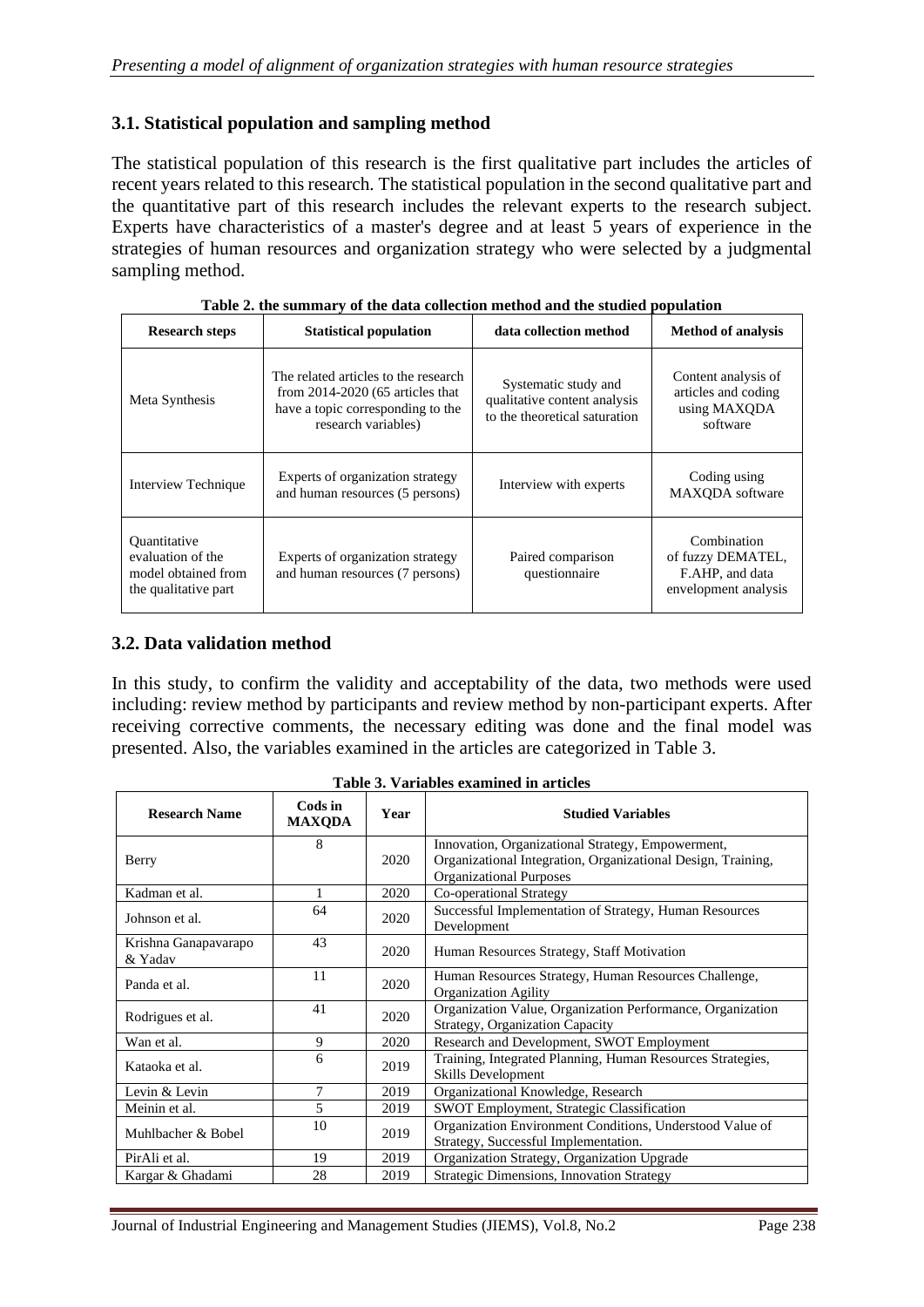| <b>Research Name</b>                        | Cods in<br><b>MAXQDA</b> | Year | <b>Studied Variables</b>                                                                                                                                                              |  |  |
|---------------------------------------------|--------------------------|------|---------------------------------------------------------------------------------------------------------------------------------------------------------------------------------------|--|--|
| Kazemi                                      | 42                       | 2019 | Strategic human resources, Innovation                                                                                                                                                 |  |  |
| Kavianfar                                   | 36                       | 2019 | Human Resources Strategy Coordination & Business                                                                                                                                      |  |  |
| Noori & Aghighi                             | 37                       | 2019 | Human Resources Strategy, Organization Culture                                                                                                                                        |  |  |
| Afkhamai Ardakani and<br>Mohammadi Ardakani | 44                       | 2018 | Human Resources Strategy, Strategic Reference Points                                                                                                                                  |  |  |
| Razavi & Talebpoor                          | 62                       | 2018 | Innovation, Human Resources Development                                                                                                                                               |  |  |
| Saliani & Vosooghi                          | 27                       | 2018 | Organization Capacity Analyzing, The Strategy of Performance<br>and Control                                                                                                           |  |  |
| Goodini                                     | 17                       | 2018 | Organization Strategy Alignment, Human Resources Strategy<br>Alignment, Commercial Strategy                                                                                           |  |  |
| Banyai et al.                               | 63                       | 2018 | Human Resources Structure, Human Resources Strategy, Staff<br>Upgrade                                                                                                                 |  |  |
| Olson et al.                                | 34                       | 2018 | Human Resources Strategy, Business Strategy, Organizational<br>Performance                                                                                                            |  |  |
| Peychey et al.                              | 13                       | 2018 | Communications, Organizational Integrity, Organizational<br>Structure                                                                                                                 |  |  |
| Wright et al.                               | 65                       | 2018 | Human Resources Strategy, Challenges Evaluation, Research<br>and Development                                                                                                          |  |  |
| Anand & Gray                                | 40                       | 2017 | Performance Evaluation, Organizational Researches                                                                                                                                     |  |  |
| Kianto et al.                               | 12                       | 2017 | Organizational Knowledge, Innovation, Intellectual Capital,<br>Training                                                                                                               |  |  |
| Ning                                        | 14                       | 2017 | The Control of Strategies, Performance Evaluation                                                                                                                                     |  |  |
| Ahmadi et al.                               | 52                       | 2017 | Human Resources Strategy Alignment, Strategic Reference<br>Points                                                                                                                     |  |  |
| Ahmadi et al.                               | 60                       | 2017 | Human Resources Strategy                                                                                                                                                              |  |  |
| Piri Ataei                                  | 18                       | 2017 | Organization Strategy Alignment, Human Resources Strategy<br>Alignment, Organizational Function                                                                                       |  |  |
| Hallaji                                     | 55                       | 2017 | Human Resources Strategy, Fatherhood Strategy                                                                                                                                         |  |  |
| Danaee far et al.                           | 25                       | 2017 | The Challenges of Human Resources                                                                                                                                                     |  |  |
| Zabihi khargh et al.                        | 59                       | 2017 | Human Resources Strategy                                                                                                                                                              |  |  |
| Seyed Naghavi et al.                        | 61                       | 2017 | Strategic Alignment, Human Resources Alignment, Strategic<br>Reference Points                                                                                                         |  |  |
| Abbasi et al.                               | 53                       | 2017 | Human Resources Strategy, Business Strategy, Organizational<br>Structure                                                                                                              |  |  |
| Gholami                                     | 47                       | 2017 | Human Resources Strategy, SWOT                                                                                                                                                        |  |  |
| Ghodsi et al.                               | 49                       | 2017 | Human Resources Strategic Planning, Organizational Function                                                                                                                           |  |  |
| Ghadimi et al.                              | 26                       | 2017 | Organizational Structure, Strategic Planning                                                                                                                                          |  |  |
| Mirzaee et al.                              | 33                       | 2017 | Strategy, Knowledge Management                                                                                                                                                        |  |  |
| Hosseini et al.                             | 46                       | 2016 | Human Resources Strategy, Human Resources Efficiency                                                                                                                                  |  |  |
| Dehghan Baghi et al.                        | 21                       | 2016 | Organization Strategy, SWOT Function                                                                                                                                                  |  |  |
| Sarlak & Nooriaee                           | 24                       | 2016 | <b>Organization Disruptive Currents</b>                                                                                                                                               |  |  |
| Taherian & Rajaee poor                      | 48                       | 2016 | Human Resources Empowerment Strategies                                                                                                                                                |  |  |
| Mortazavi et al.                            | 30                       | 2016 | Innovation, Organizational Function, Organizational Strategy,<br><b>Competition Advantage</b>                                                                                         |  |  |
| Mirkamali et al.                            | 51                       | 2016 | Human Resources Excellence, Strategic Reference Points                                                                                                                                |  |  |
| Nasehi far &<br>Mohammadkhani               | $\overline{54}$          | 2016 | <b>Human Resources Strategy</b>                                                                                                                                                       |  |  |
| Allui & Sahni                               | $\overline{4}$           | 2016 | Human Resources Strategies, Training, Organizational Culture,<br>Meritocracy, Organizational Performance, Human Resources<br>Strategic Alignment, Research and Development, Selection |  |  |
| Shakerian et al.                            | 3                        | 2016 | SWOT Employment, Business Strategy, Organizational<br>Purposes, Human Resources Strategy                                                                                              |  |  |
| Ford & Mc Coll-<br>Kennedy                  | 35                       | 2015 | Organizational Strategy, Value Creation, SWOT Employment                                                                                                                              |  |  |
| Aghazadeh et al.                            | 29                       | 2015 | <b>Strategy Formulation, Process Design</b>                                                                                                                                           |  |  |
| Khasheiee & Aslani<br>Afrashteh             | 58                       | 2015 | <b>Strategy Formulation, Strategic Planning</b>                                                                                                                                       |  |  |
| Zare zadeh et al.                           | 22                       | 2015 | Strategy Road Map, Organizational Performance                                                                                                                                         |  |  |
| Soofi Abadi et al.                          | 20                       | 2015 | Organization Success, Organizational Strategy                                                                                                                                         |  |  |
| Fazeli                                      | 38                       | 2015 | Human Resources Strategy, Strategy, Strategic Coordination                                                                                                                            |  |  |
| Hossein poor et al.                         | 45                       | 2015 | Organizational Strategy, Strategic Reference Points,<br>Performance Evaluation                                                                                                        |  |  |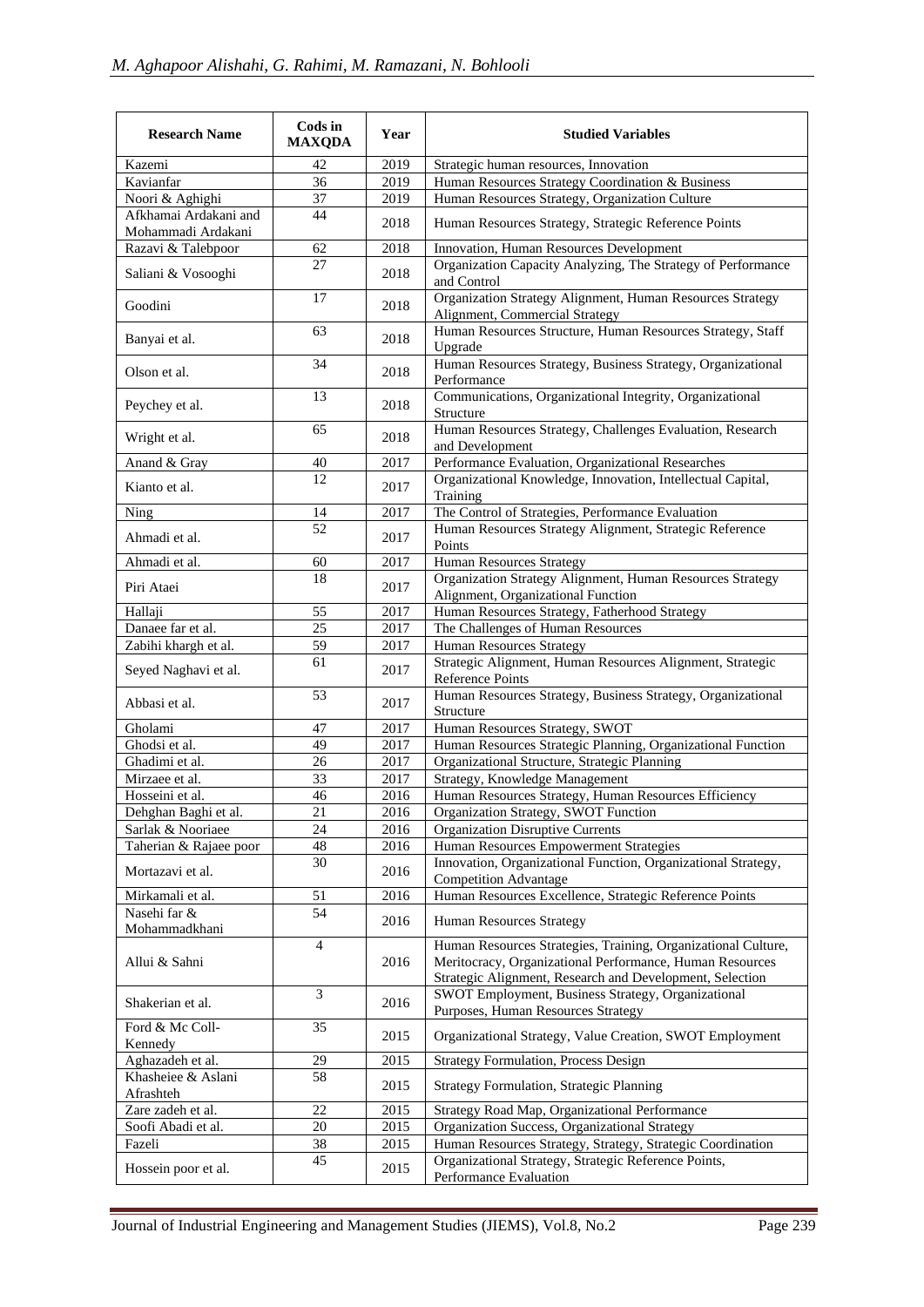| <b>Research Name</b>  | Cods in<br><b>MAXQDA</b> | Year | <b>Studied Variables</b>                                         |  |
|-----------------------|--------------------------|------|------------------------------------------------------------------|--|
| Danaee fard $\&$      | 57                       | 2014 | The Competition of Strategies, Organization Strategy, The        |  |
| Mohammadi Khozoghi    |                          |      | <b>Alignment of Strategies</b>                                   |  |
| Darvish et al.        | 50                       | 2014 | The Culture and The Change, The Human Resources                  |  |
|                       |                          |      | Competence                                                       |  |
| Dalvi Esfahani et al. | 31                       | 2014 | Strategy Alignment, Organizational Performance                   |  |
| Divandari et al.      | 56                       | 2014 | Human Resources Strategy Alignment, Organization Strategy        |  |
|                       |                          |      | Alignment, Commercial Strategy                                   |  |
| Ali Goodarzi          | 16                       | 2014 | <b>Human Resources Strategy</b>                                  |  |
|                       | 23                       |      | Human Resources Strategy Alignment, Performance                  |  |
| Fayyazi & A'rabi      |                          | 2014 | Improvement, Strategic Coordination, Organization Strategy,      |  |
|                       |                          |      | <b>Human Resources Strategy</b>                                  |  |
|                       | 15                       | 2014 | Human Resources Strategy, Human Resources Challenges             |  |
| Mahmood Kalayeh       |                          |      | <b>Evaluation, Cultural Development</b>                          |  |
| Monavvarian et al.    | 32                       | 2014 | Knowledge Sharing, Effective Strategies, Challenges Evaluation   |  |
|                       | 39                       |      | Strategic Alignment, Human Resources Strategy Alignment,         |  |
| Yeganeh Dahrab        |                          | 2014 | Organization Strategy Alignment, Organizational Performance      |  |
| Kalkan et al.         | $\overline{c}$           |      | Intellectual Capital, Organizational Performance, Organizational |  |
|                       |                          | 2014 | Support, Innovation, Organizational Strategy                     |  |

The data analysis method was performed using MAXQDA 10 software and with the Grounded approach (open, axial and selective coding) and for this purpose, articles related to the research topic were analyzed.

| <b>Categories</b>               | Component                              | <b>Cods of Papers</b>                                          |  |  |
|---------------------------------|----------------------------------------|----------------------------------------------------------------|--|--|
|                                 | The Strategy Road Map                  | 22, 26, 28, 29, 38, 44, 45, 57, 52, 55, 61                     |  |  |
|                                 | The Use of SWOT                        | 47, 27, 3, 5, 9, 41, 35, 21, 24                                |  |  |
| Strategy                        | <b>Value Creation</b>                  | 10,41,35,19                                                    |  |  |
|                                 | <b>Strategies Control</b>              | 14,17                                                          |  |  |
|                                 | Human Resource Strategic Alignment     | 4, 17, 18, 36, 39, 42, 56, 47, 60, 61                          |  |  |
|                                 | Organization Strategy Alignment        | 11, 17, 18, 31, 36, 39, 56                                     |  |  |
|                                 | Strategic Alignment                    | 23,38,57,61                                                    |  |  |
| Strategic Alignment             | Successful Implementation              | 10,20,64                                                       |  |  |
|                                 | integrated planning                    | 6,26                                                           |  |  |
|                                 | Social Responsibility                  | 16.39                                                          |  |  |
|                                 | <b>Organizational Strategy</b>         | 33, 2, 8, 41, 35, 21, 23, 29, 30, 32, 45, 57, 58               |  |  |
|                                 | <b>Business Strategy</b>               | 3, 34, 56, 53, 60                                              |  |  |
| <b>Organization Strategy</b>    | Organizational Culture                 | 4, 15, 23, 37, 50, 53                                          |  |  |
|                                 | Organizational Knowledge               | 7,12,32,33                                                     |  |  |
|                                 | The Organizational Objectives          | 3,8                                                            |  |  |
|                                 | <b>Human Resource Strategy</b>         | 3,4,36,11,65,43,34,15,16,23,37,38,44,46,<br>52, 53, 54, 55, 59 |  |  |
|                                 | Human Resource development             | 6,8,64,63,19,48,62                                             |  |  |
|                                 | Human Resource Chalenges Assessment    | 11,65,15,25,32                                                 |  |  |
| <b>Human Resource Strategy</b>  | Meritocracy                            | 4,50,51                                                        |  |  |
|                                 | Human Resource Strategic Planning      | 49,58                                                          |  |  |
|                                 | <b>Intellectual Capital</b>            | 2.12                                                           |  |  |
|                                 | Communications                         | 13,43                                                          |  |  |
|                                 | Organizational Performance             | 39, 45, 49, 31, 30, 27, 23, 2, 4, 14, 40, 41, 34, 17, 18, 22   |  |  |
|                                 | Innovation                             | 2,8,12,28,30,42,62                                             |  |  |
|                                 | and development Research               | 4,7,9,13,65,40                                                 |  |  |
| <b>Organizational Structure</b> | the Organizational structure Designing | 8, 13, 63, 26, 53                                              |  |  |
|                                 | Training                               | 4,6,8,12                                                       |  |  |
|                                 | Organization Integration               | 8.13                                                           |  |  |

**Table 4. Qualitative evaluation summary of articles**

Then, three coding steps were used to formulate a coherent, systematic, and detailed theories were: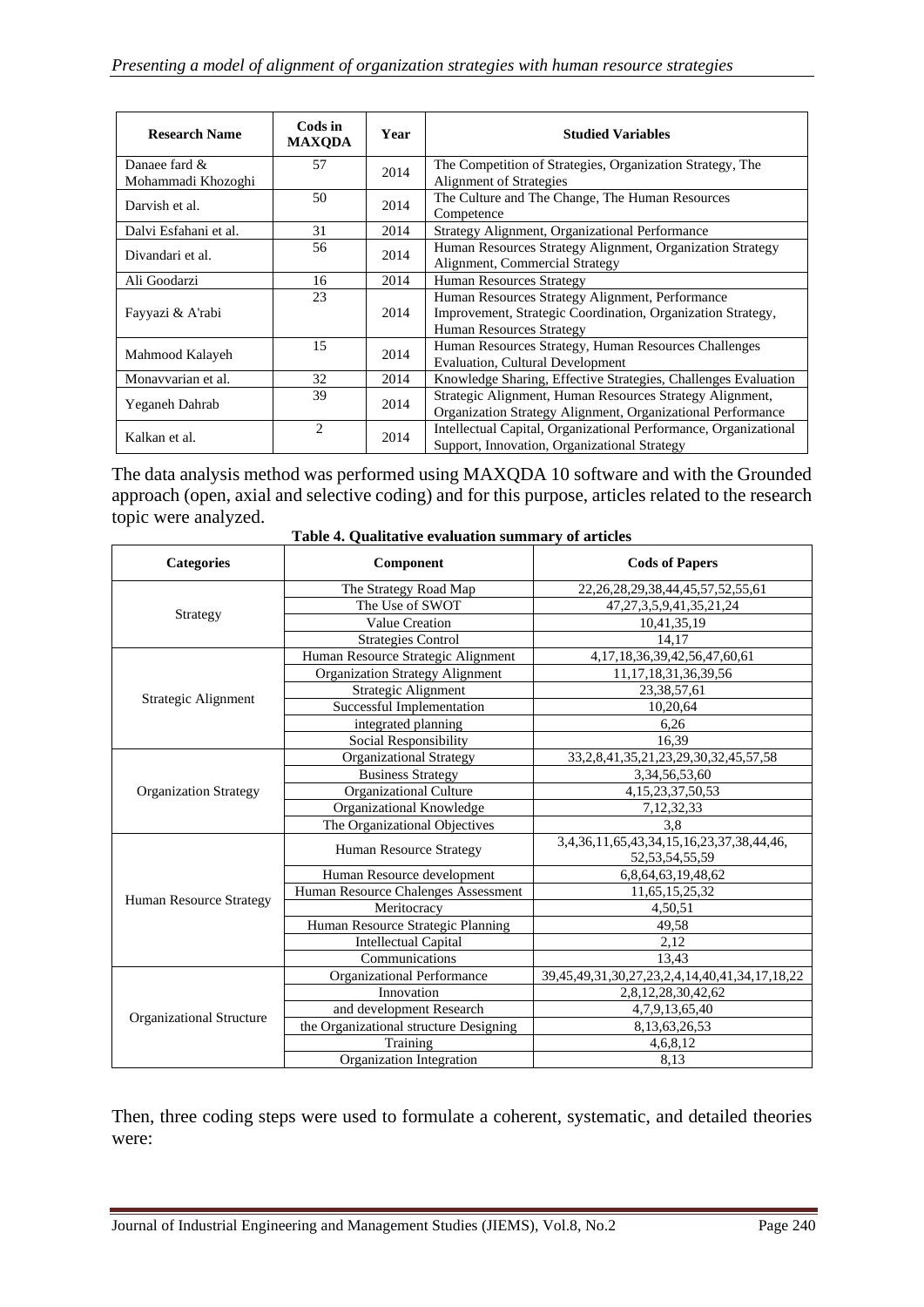### **Step 1: Open Coding**

The open coding step is decomposing the collected collection into the smallest possible conceptual components. This type of coding helps to create a set of first-hand concepts that are abstract as well as rooted in raw data. Then, by constantly comparing the codes in terms of similarity and differences in concepts, the main and side categories were formed and then the characteristics and dimensions of each of them were determined. In this research, the main categories are presented in Table 4.

| <b>Categories</b>               | <b>Codes Weight</b> | Component                              | Frequency |
|---------------------------------|---------------------|----------------------------------------|-----------|
|                                 |                     | The Strategy Road Map                  | 42.3      |
|                                 | 26                  | The Use of SWOT                        | 34.6      |
| Strategy                        |                     | Value Creation                         | 15.4      |
|                                 |                     | <b>Strategies Control</b>              | 7.7       |
|                                 |                     | Human Resource Strategic               | 34.5      |
|                                 |                     | Alignment                              |           |
|                                 |                     | <b>Organization Strategy Alignment</b> | 24.1      |
| Strategic Alignment             | 29                  | Strategic Alignment                    | 17.2      |
|                                 |                     | Successful Implementation              | 10.3      |
|                                 |                     | integrated planning                    | 6.9       |
|                                 |                     | Social Responsibility                  | 6.9       |
|                                 |                     | Organizational Strategy                | 43.3      |
|                                 |                     | <b>Business Strategy</b>               | 16.7      |
| <b>Organization Strategy</b>    | 30                  | Organizational Culture                 | 20.0      |
|                                 |                     | Organizational Knowledge               | 13.3      |
|                                 |                     | The Organizational Objectives          | 6.7       |
|                                 | 42                  | <b>Human Resource Strategy</b>         | 47.6      |
|                                 |                     | Human Resource development             | 19.0      |
|                                 |                     | Human Resource Challenges              | 11.9      |
| Human Resource Strategy         |                     | Assessment                             |           |
|                                 |                     | Meritocracy                            | 7.1       |
|                                 |                     | Human Resource Strategic Planning      | 4.8       |
|                                 |                     | <b>Intellectual Capital</b>            | 4.8       |
|                                 |                     | Communications                         | 4.8       |
|                                 |                     | Organizational Performance             | 41.5      |
|                                 |                     | Innovation                             | 17.1      |
|                                 |                     | and development Research               | 14.6      |
| <b>Organizational Structure</b> | 41                  | the Organizational Designing           | 12.2      |
|                                 |                     | structure                              |           |
|                                 |                     | Training                               | 9.8       |
|                                 |                     | Organization Integration               | 4.9       |

**Table 5. Qualitative evaluation summary of articles**

#### **Step 2: Axial coding**

In this step, called axial coding, researchers select one of the categories as the axial category and explore it as the axial phenomenon in the center of the process and determine the relationship of the other categories to it. As shown in the table above.

#### **Step 3: Selective Coding**

The other selective coding takes the findings of the previous coding steps, selects the axial category, systematically relates it to other categories, proves those relationships, and completes the categories which need further improvement and development. The result of this step was the main category that related to the other categories, explained them, and was in fact the refined result of the original code. The qualitative diagram obtained from the present study is as follows. In Figure 1, the qualitative figure of the main categories in articles has been shown.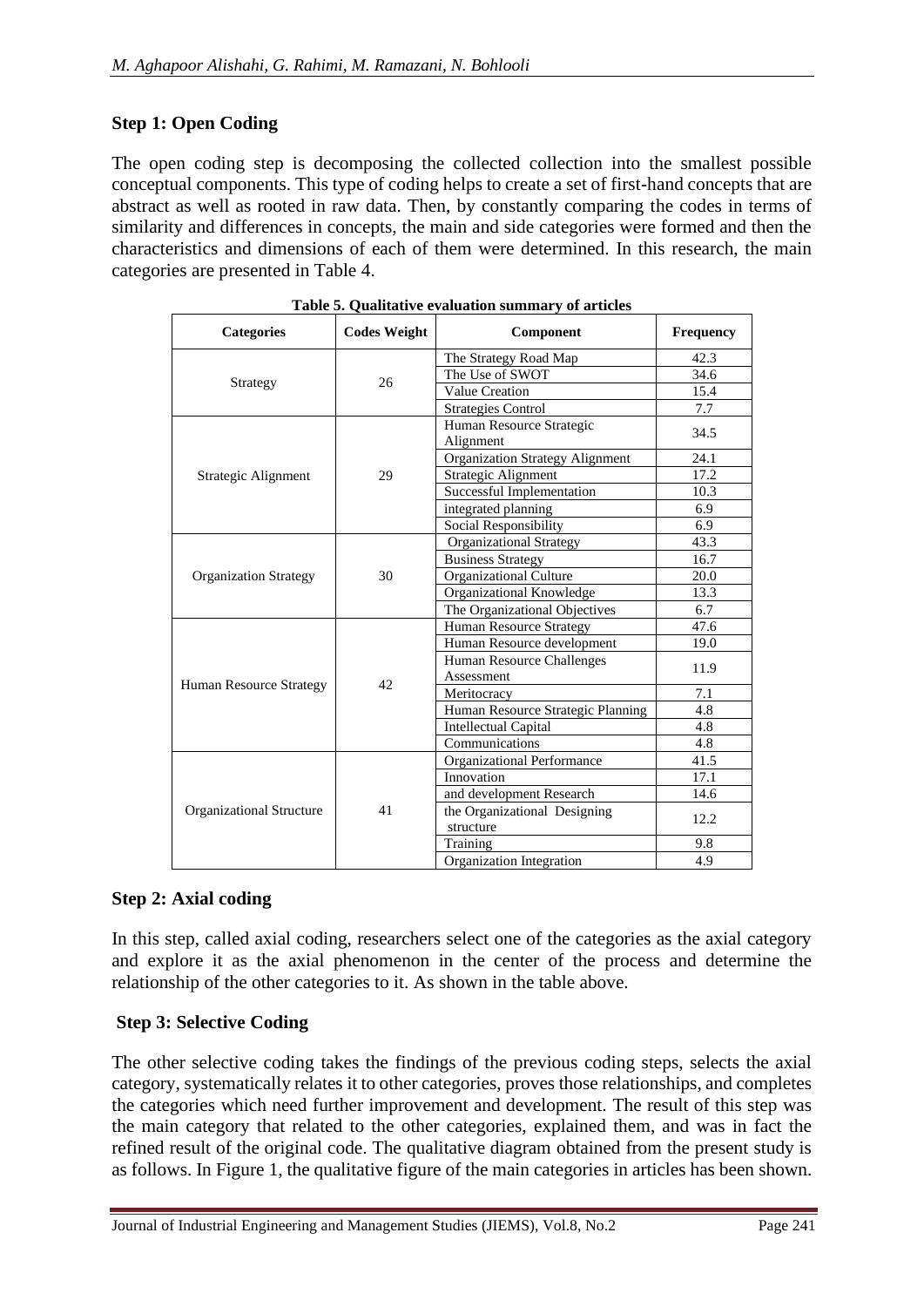

**Figure 1. Qualitative diagram of the main categories**

It was indicated in this part after the qualitative evaluation about the alignment of human resources strategy and organizational strategy that the main strategy categories, human resources strategy, organization strategy, and strategic alignment have been obtained.

### **3.3. Analysis of the obtained qualitative part by experts' interview**

This part is formed after the deep interview with the experts about the strategy and human resources. In the first step, the researcher coded the interviews descriptively. In this step, first, the interviews performed respectively and then were analyzed by the researcher. After adjusting each interview, the written texts were inserted in Max QDA software and analyzed descriptively that are shown later. Table (6) shows the experts interviewed and the experts who responded to the questionnaire.

| Table 6. Experts interviewed                                            |                          |
|-------------------------------------------------------------------------|--------------------------|
| <b>Job Position</b>                                                     | Cods in<br><b>MAXODA</b> |
| Head of Integrated Office of Iran Khodro Company                        |                          |
| Main member of the board of directors of Bank Mellat Investment Company |                          |
| Manager of water and sewage projects in the south of Tehran             |                          |
| Faculty of Islamic Azad University and Human Resources Strategy Advisor |                          |
| Faculty of Allameh Tabatabai University                                 |                          |

| Table 7. Experts who answered the questionnance                        |                          |
|------------------------------------------------------------------------|--------------------------|
| <b>Job Position</b>                                                    | Cods in<br><b>MAXODA</b> |
| Faculty of Islamic Azad University                                     | P <sub>1</sub>           |
| The main member of determining the country's public relations strategy | P <sub>2</sub>           |
| President of the University of Applied Sciences                        | P <sub>3</sub>           |
| Faculty of Islamic Azad University                                     | <b>P4</b>                |
| Managing Director of Petroleum Products                                | <b>P5</b>                |
| Strategy Management Expert of Iran Khodro Company                      | P6                       |
| University lecturer and human resources recruitment consultant         | P7                       |
|                                                                        |                          |

|  |  | Table 7. Experts who answered the questionnaire |
|--|--|-------------------------------------------------|
|  |  |                                                 |

#### **3.3.1. Open coding**

Review and revision method of the non-participated experts in the research was used in this part to confirm the validity of data. Then it was edited, and the final model was presented after getting the corrective ideas. The main variables were obtained based on the open coding. Open coding is possible for the minimum conceptual component. Then, open coding was performed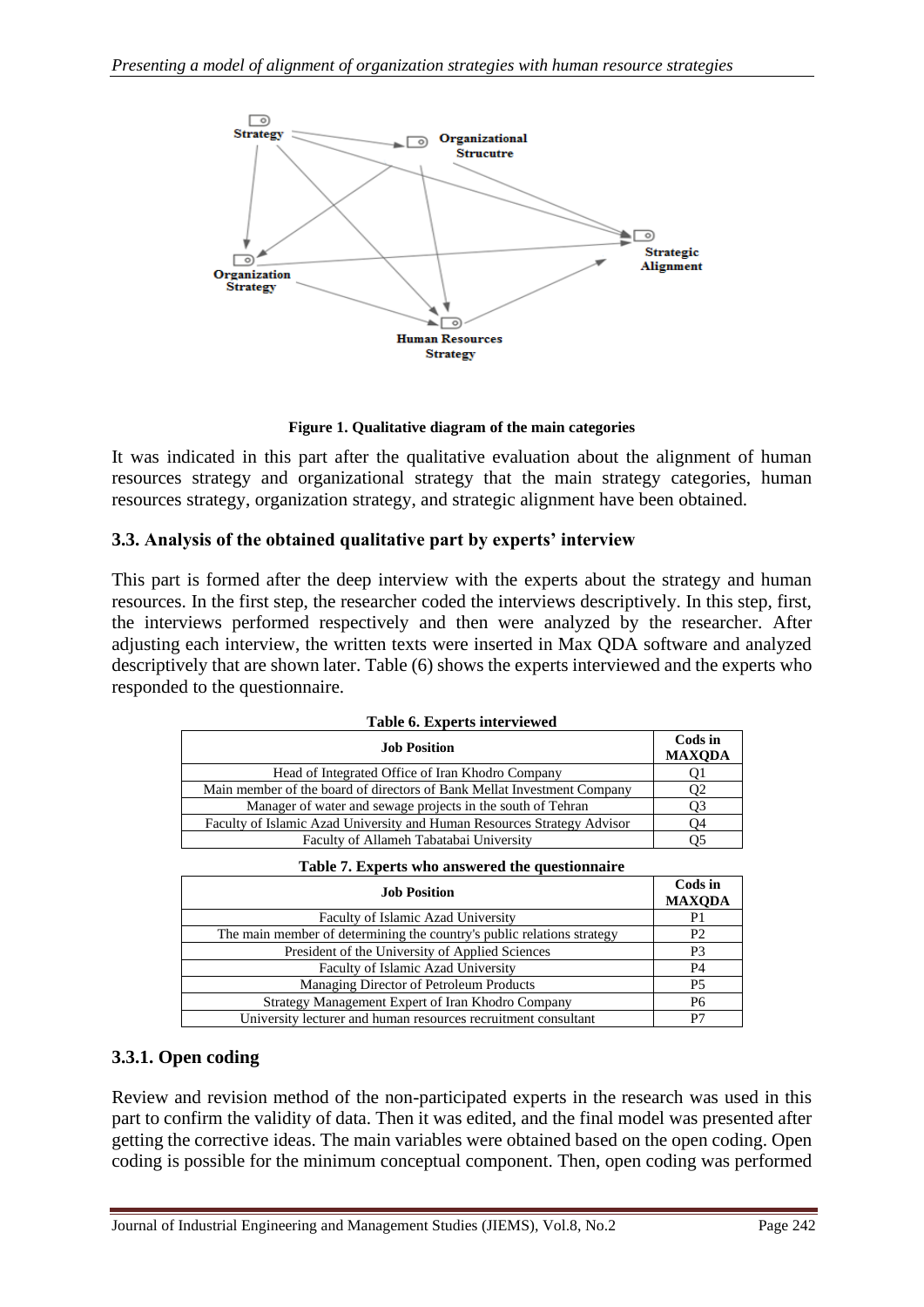based on the determined characteristics as follows. Finally, 191 codes were achieved including 11 main variables and 43 components.

| Main criteria                        | Table of Summary of expert opinion based on quantative evaluation<br>Sub-criteria | Experts' cods      |
|--------------------------------------|-----------------------------------------------------------------------------------|--------------------|
|                                      | Coordination of interactions within the                                           | Q1. Q3. Q4         |
|                                      | organization                                                                      |                    |
|                                      | Development of communications between                                             | Q1. Q3. Q4         |
| Organizational communications        | managers                                                                          |                    |
|                                      | Extra-organizational communications                                               | Q1. Q3             |
|                                      | Intra-organizational communications                                               | Q1. Q3             |
|                                      | Empowerment                                                                       | Q1. Q5             |
| Promoting the employees' abilities   | Learning development                                                              | Q3. Q5             |
|                                      | Teamwork development                                                              | $\overline{Q3}$    |
| Evaluating the employees' attitudes  | Attitude toward objectives                                                        | Q1. Q3             |
|                                      | Leaders' attitudes                                                                | Q3. Q5             |
|                                      | Evaluating the organization processes                                             | Q1. Q3. Q4. Q5     |
|                                      | Organization futurism                                                             | Q3. Q4. Q5         |
| Organization strategies              | Knowledge management                                                              | Q3. Q4. Q5         |
|                                      | Making flexible strategies                                                        | Q1. Q3. Q4. Q5     |
|                                      | Identifying the key factors for success                                           | Q <sub>3</sub>     |
|                                      | Attention to the employees motivations                                            | Q1. Q2. Q3. Q5     |
|                                      | Employees' participation                                                          | Q2. Q3. Q4         |
| Strategies of human resources        | Planning                                                                          | Q2. Q3. Q4         |
|                                      | Performance evaluation                                                            | Q1. Q3             |
|                                      | Managerial approaches                                                             | Q1. Q3             |
|                                      | Specialization                                                                    | Q1. Q2. Q3. Q4. Q5 |
|                                      | Training based on organization strategies                                         | Q1. Q2. Q3. Q4. Q5 |
|                                      | Organizational culture                                                            | Q1. Q3. Q5         |
| Organizational development           | Organizational development strategy                                               | Q1. Q3             |
|                                      | Structural factors                                                                | Q1. Q2. Q5         |
|                                      | Employees' creativity                                                             | Q <sub>3</sub>     |
|                                      | Organizational competence                                                         | Q3. Q5             |
|                                      | Organizational productivity                                                       | Q1. Q3             |
| Social capital                       | Organizational agility                                                            | Q <sub>3</sub>     |
|                                      | Employees' satisfaction                                                           | Q <sub>3</sub>     |
| Intra-organizational factors         | Facing critical factors                                                           | $\overline{Q2}$    |
|                                      | Organizational policies                                                           | Q3. Q4. Q5         |
|                                      | Environmental (social, economic) factors                                          | Q2. Q3. Q4. Q5     |
| Extra-organizational and             | Competitors                                                                       | Q2. Q3. Q5         |
| environmental factors                | Laws                                                                              | Q2. Q3             |
|                                      | Monitoring of relevant systems                                                    | O <sub>2</sub>     |
|                                      | Needs of society                                                                  | Q5                 |
|                                      | Employees' commitment                                                             | Q1. Q2. Q3. Q4. Q5 |
| Organizational responsibility        | Social responsibility of organization                                             | Q <sub>3</sub>     |
|                                      | Making social interest                                                            | O <sub>3</sub>     |
|                                      | Valuation                                                                         | Q3. Q5             |
| Targeting based on the environmental | Organizational objectives                                                         | Q1. Q2. Q3. Q5     |
| conditions                           | Evaluating the environmental changes                                              | Q4                 |
|                                      | Selection strategy                                                                | Q2. Q3. Q5         |

**Table 8. Summary of expert opinion based on qualitative evaluation**

## **3.3.2. Axial coding**

The obtained axial coding from the experts' interview is shown as follows: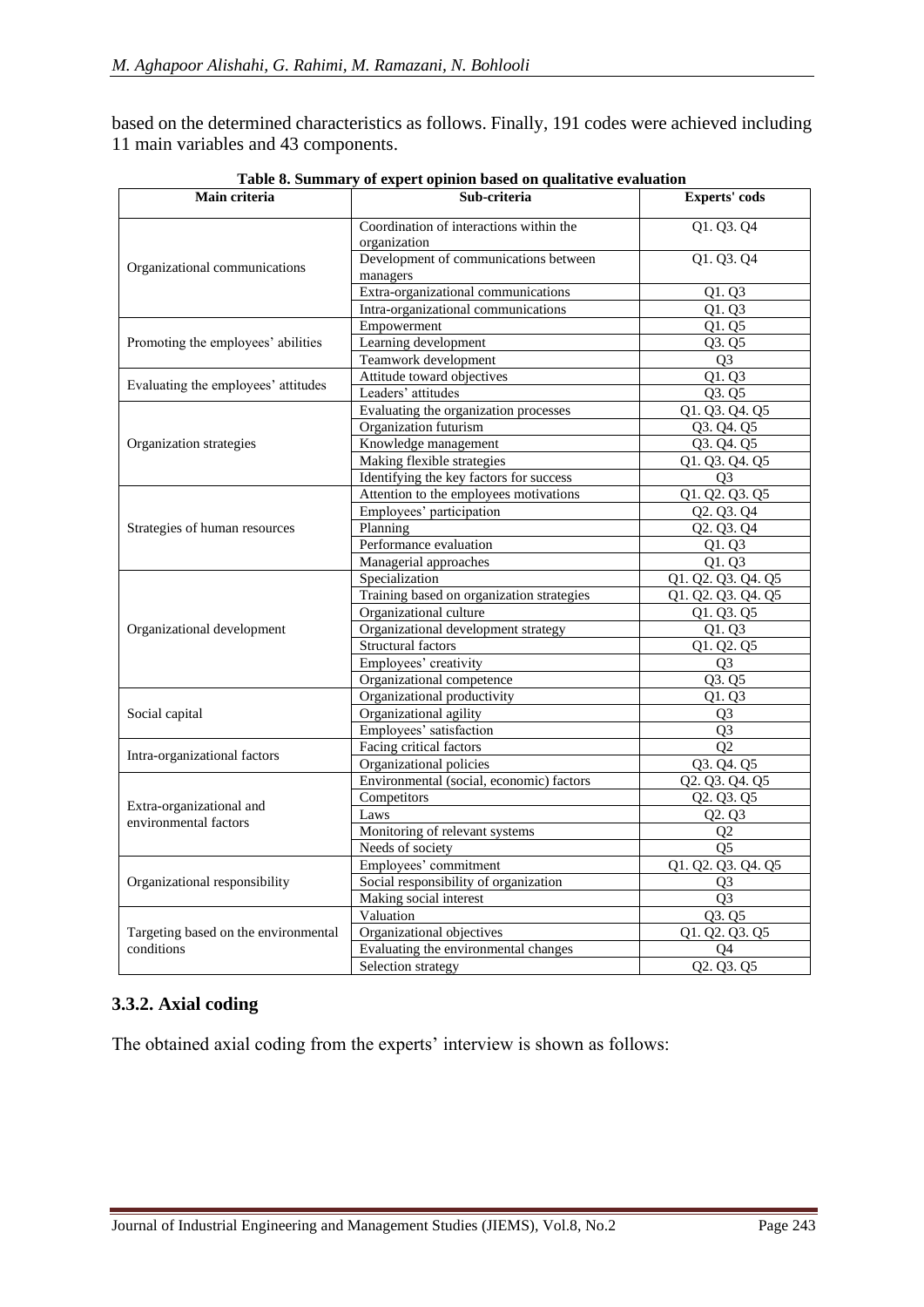| <b>Main variables</b>                                                                                                                                                                                                                   | <b>Components</b>                                       | Frequency % |
|-----------------------------------------------------------------------------------------------------------------------------------------------------------------------------------------------------------------------------------------|---------------------------------------------------------|-------------|
|                                                                                                                                                                                                                                         | Coordination of interactions within the<br>organization | 41.2        |
| Organizational communications (8.9)<br>Organization strategies (13.08)<br>Strategies of human resources (14.65)<br>Organizational development (20.94)<br>Social capital (3.66)<br>Extra-organizational and environmental factors (9.94) | Development of communications<br>between managers       | 23.5        |
|                                                                                                                                                                                                                                         | Extra-organizational communications                     | 17.6        |
|                                                                                                                                                                                                                                         | Intra-organizational communications                     | 17.6        |
|                                                                                                                                                                                                                                         | Empowerment                                             | 40.0        |
| Promoting the employees' abilities (2.6)                                                                                                                                                                                                | Learning development                                    | 40.0        |
|                                                                                                                                                                                                                                         | Teamwork development                                    | 20.0        |
|                                                                                                                                                                                                                                         | Attitude toward objectives                              | 50.0        |
|                                                                                                                                                                                                                                         | Leaders' attitudes                                      | 50.0        |
|                                                                                                                                                                                                                                         | Evaluating the organization processes                   | 24.0        |
|                                                                                                                                                                                                                                         | Organization futurism                                   | 24.0        |
|                                                                                                                                                                                                                                         | Knowledge management                                    | 20.0        |
|                                                                                                                                                                                                                                         | Making flexible strategies                              | 20.0        |
|                                                                                                                                                                                                                                         | Identifying the key factors for success                 | 12.0        |
|                                                                                                                                                                                                                                         | Attention to the employees motivations                  | 32.1        |
|                                                                                                                                                                                                                                         | Employees' participation                                | 25.0        |
| Evaluating the employees' attitudes (3.1)<br>Intra-organizational factors (3.1)                                                                                                                                                         | Planning                                                | 21.4        |
|                                                                                                                                                                                                                                         | Performance evaluation                                  | 10.7        |
|                                                                                                                                                                                                                                         | Managerial approaches                                   | 10.7        |
|                                                                                                                                                                                                                                         | Specialization                                          | 27.5        |
|                                                                                                                                                                                                                                         | Training based on organization<br>strategies            | 27.5        |
|                                                                                                                                                                                                                                         | Organizational culture                                  | 17.5        |
|                                                                                                                                                                                                                                         | Organizational development strategy                     | 15.0        |
|                                                                                                                                                                                                                                         | Structural factors                                      | 10.0        |
|                                                                                                                                                                                                                                         | Employees' creativity                                   | 2.5         |
|                                                                                                                                                                                                                                         | Organizational competence                               | 42.9        |
|                                                                                                                                                                                                                                         | Organizational productivity                             | 28.6        |
|                                                                                                                                                                                                                                         | Organizational agility                                  | 14.3        |
|                                                                                                                                                                                                                                         | Employees' satisfaction                                 | 14.3        |
|                                                                                                                                                                                                                                         | Facing critical factors                                 | 50.0        |
|                                                                                                                                                                                                                                         | Organizational policies                                 | 50.0        |
|                                                                                                                                                                                                                                         | Environmental (social, economic)<br>factors             | 47.4        |
|                                                                                                                                                                                                                                         | Competitors                                             | 26.3        |
|                                                                                                                                                                                                                                         | Laws                                                    | 10.5        |
|                                                                                                                                                                                                                                         | Monitoring of relevant systems                          | 10.5        |
|                                                                                                                                                                                                                                         | Needs of society                                        |             |
|                                                                                                                                                                                                                                         | Employees' commitment                                   | 5.3<br>58.3 |
| Organizational responsibility (6.28)                                                                                                                                                                                                    |                                                         |             |
|                                                                                                                                                                                                                                         | Social responsibility of organization                   | 25.0        |
|                                                                                                                                                                                                                                         | Making social interest                                  | 16.7        |
|                                                                                                                                                                                                                                         | Valuation                                               | 38.5        |
| Targeting based on the environmental conditions (13.61)                                                                                                                                                                                 | Organizational objectives                               | 30.8        |
|                                                                                                                                                                                                                                         | Evaluating the environmental changes                    | 15.4        |
|                                                                                                                                                                                                                                         | Selection strategy                                      | 15.4        |

#### **Table 9. research variable**

#### **3.3.3. Selective coding**

This part is resulted actually by the relationship between the main categories with others. The obtained qualitative figure by the experts' interview is as follows in this research: Figure 2 shows the qualitative figure of the main categories.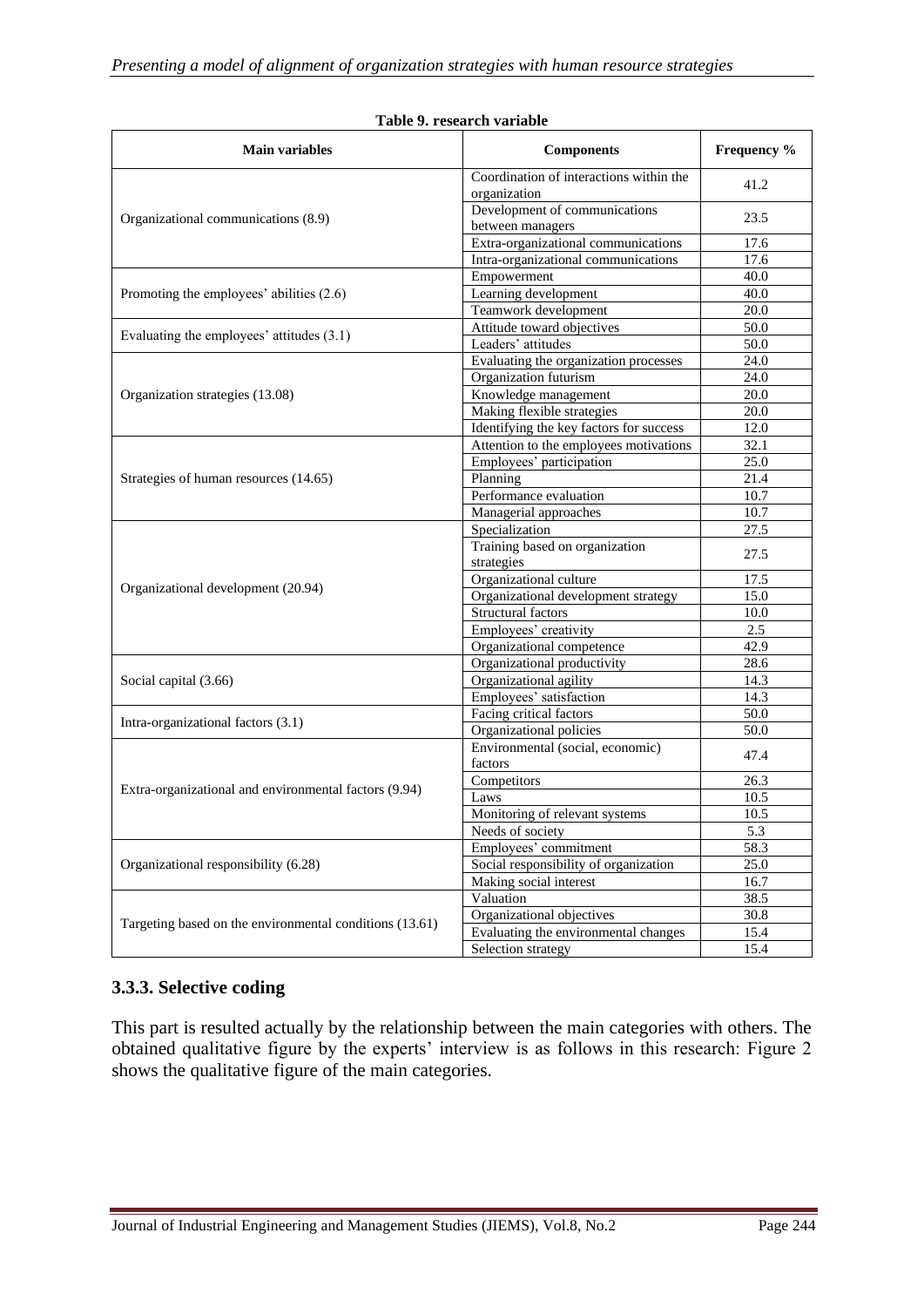

**Figure 2. qualitative model of research**

The obtained predicted qualitative model shows that the strategies of human resources has relationship with the variables of organizational responsibility, organizational communications, promoting the employees' abilities, organizational development, and organization strategies and can influence on these factors. On the other hand, the organization strategies have a relationship with evaluating the employees' abilities, social capital, organizational development, and strategies of human resources and can influence them. In addition, the variable o organizational development influences on the social capital of organization, and organizational communications form based on the intra and extraorganizational factors which are social capital and targeting based on the environmental conditions. On the other hand, targeting is related to the aspects of organizational responsibility and promoting employees' abilities. Finally, promoting employees' abilities is related to the variables of evaluating employees' attitudes and social capital of organization. What clear in the obtained model is that causal conditions include organizational responsibility and targeting based on the environmental conditions, contextual factors include the extra-organizational environmental factors and intra-organizational factors. Intervening factors include social capital of organization and organizational communications. Finally, strategies include promoting the employees' abilities and evaluating employees' attitudes. Moreover, consequences include organizational development, organization strategies, and strategies of human resources that are shown in the following figure 3.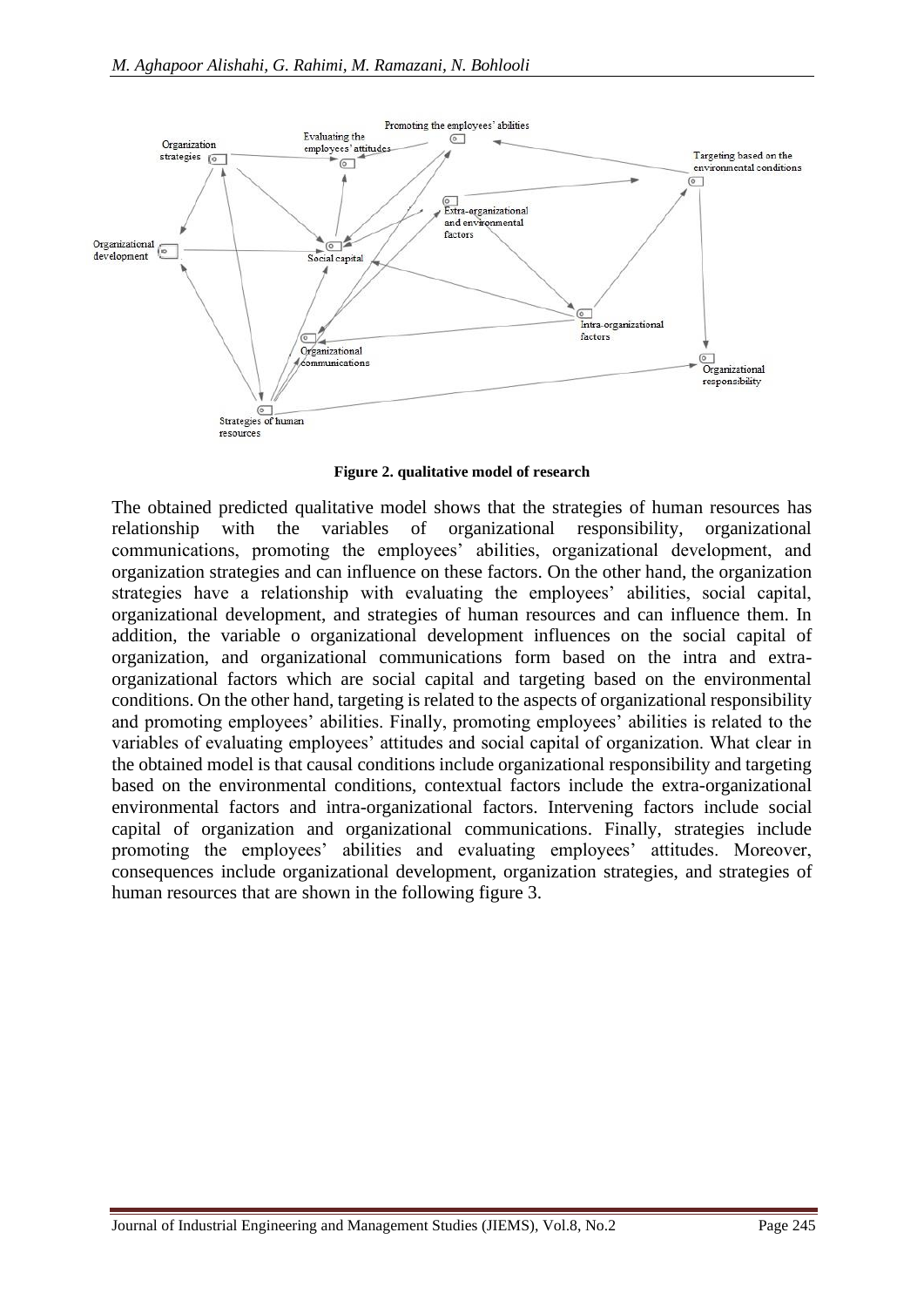

**Figure 3. The paradigm model of alignment between organization strategy and strategies of human resources**

#### **3.4. Research model**

The final model of research is adopted from this research that was prepared and confirmed based on research literature and the obtained results from the experts' interview. Since the relationships between criteria should be determined to solve the model by fuzzy AHP method, the powerful fuzzy DEMATEL method was used in this research to identify the relationships and their effectiveness. Later, fuzzy DEMATEL method is studied.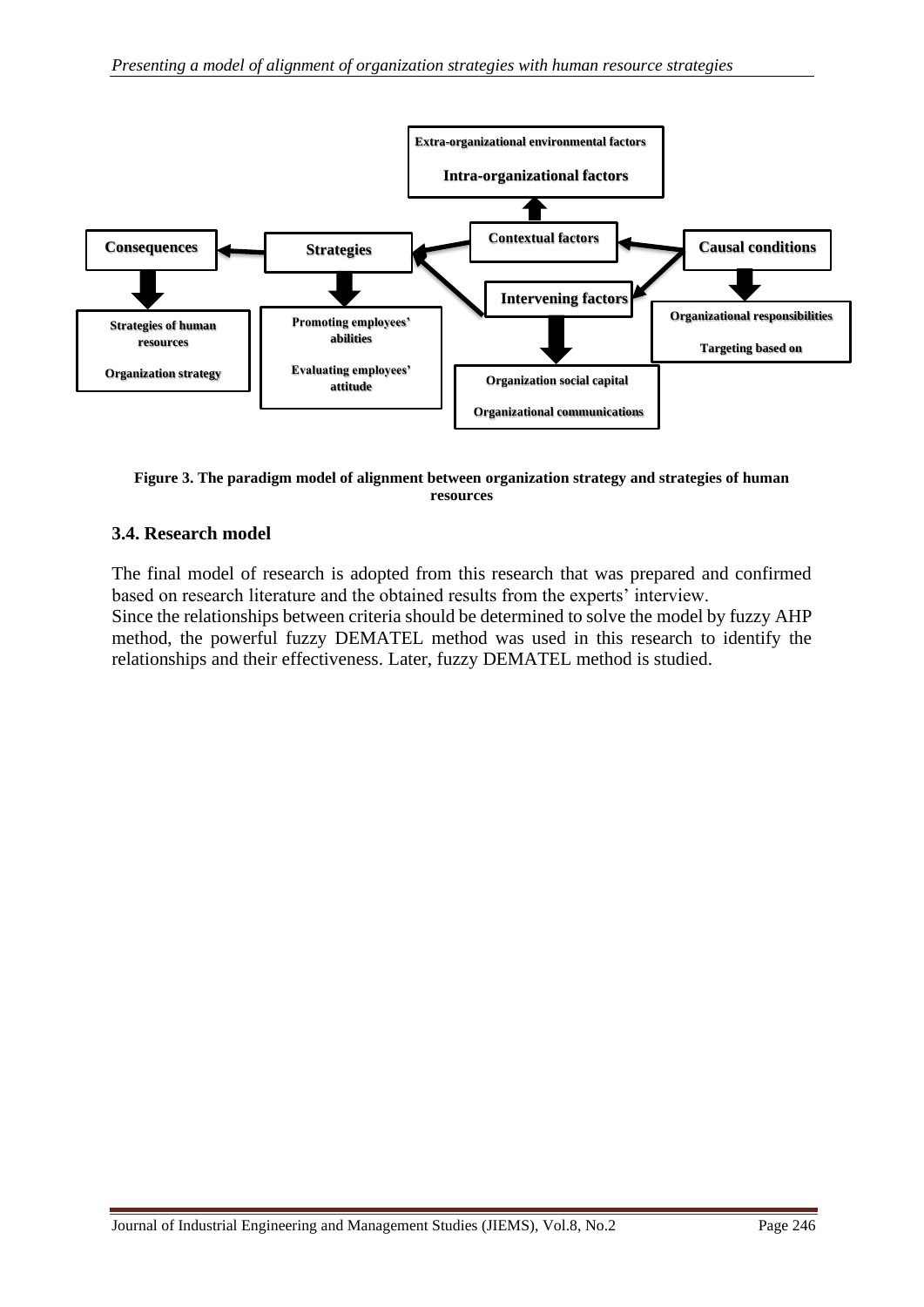

**Figure 4. Research model**

## **3.4.1. F.DEMATEL**

Fuzzy DEMATEL is used to identify the effective and influential factors, which is used to examine the internal relationships between criteria and using the opinion of experts, the effect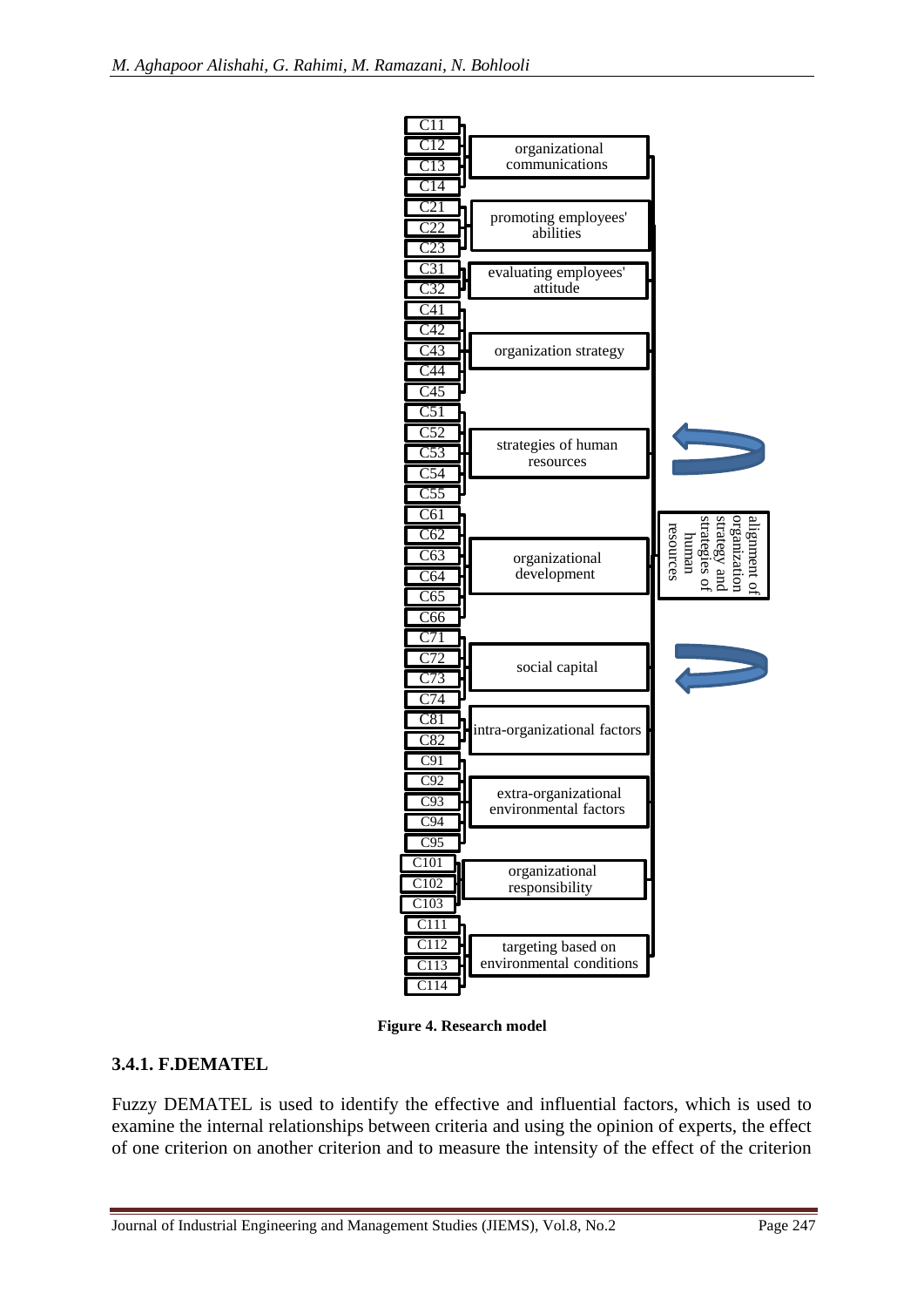on each other. It is determined based on verbal variables and is performed based on the following process:

The arithmetic mean is used based on formula (1) to consider the ideas of all experts.

$$
z = \frac{x^1 + x^2 + x^3 + \dots + x^p}{p} \tag{1}
$$

Then, fuzzy normalized matrixes are obtained by formula (2):

$$
\tilde{X} = K.\tilde{A}
$$
\n
$$
k = min \left[ \frac{1}{\max_{1 \le i \le n} \sum_{j=1}^{n} \tilde{A}_{ij}} \frac{1}{\max_{1 \le i \le n} \sum_{i=1}^{n} \tilde{A}_{ij}} \right] i, j = 1, 2 \dots n
$$
\n(2)

Other calculations for the criteria and sub-criteria were obtained similar to solved ones. Total fuzzy relationships matrix is obtained based on formula (3).

$$
T = \lim_{k \to +\infty} (H^1 + H^2 + \dots + H^k) = H_i \times (I - H_i)^{-1}
$$
  
\n
$$
T = \lim_{k \to +\infty} (H^1 + H^2 + \dots + H^k) = H_i \times (I - H_i)^{-1}
$$
\n(3)

In this formula, I is identity matrix

$$
(\widetilde{\mathbf{D}}_i)_{n \times 1} = \left[\sum_{j=1}^n T_{ij}\right]_{n \times 1} \tag{4}
$$

$$
(\widetilde{\mathbf{R}}_i)_{1 \times n} = \left[\sum_{i=1}^n T_{ij}\right]_{1 \times n} \tag{5}
$$

In which,  $\tilde{D}$  (effectiveness) and  $\tilde{R}$  (impactability) are  $n \times 1$  and  $1 \times n$  matrices, respectively. In the next step, the importance of indexes  $(D_i + \tilde{R}_i)$  and the relationship between criteria or their pure effectiveness and impactability is indicated by  $(\tilde{D}_i - R_i)$ . If  $(\tilde{D}_i - \tilde{R}_i) > 0$ , the relevant criteria is effective (causal) and if  $(\widetilde{D}_i - R_i) < 0$ , the relevant criteria is impactable (caused).

| Main criteria                                  | õ       | $\widetilde{\mathbf{R}}$ | $\widetilde{\mathbf{D}} - \widetilde{\mathbf{R}}$ | $\widetilde{D} + \widetilde{R}$ |
|------------------------------------------------|---------|--------------------------|---------------------------------------------------|---------------------------------|
| Organizational responsibility                  | $-2.63$ | $-6.03$                  | 3.39                                              | $-8.66$                         |
| targeting based on environmental<br>conditions | $-3.18$ | 0.86                     | $-4.04$                                           | $-2.32$                         |
| extra-organizational environmental factors     | $-3.02$ | $-3.11$                  | 0.08                                              | $-6.13$                         |
| intra-organizational factors                   | $-3.09$ | $-5.68$                  | 2.58                                              | $-8.77$                         |
| social capital                                 | $-2.74$ | 0.57                     | $-3.31$                                           | $-2.17$                         |
| organizational communications                  | $-2.38$ | $-3.81$                  | 1.42                                              | $-6.19$                         |
| promoting employees' abilities                 | $-2.59$ | $-6.05$                  | 3.45                                              | $-8.64$                         |
| evaluating employees' attitude                 | $-2.67$ | 1.02                     | $-3.69$                                           | $-1.65$                         |
| strategies of human resources                  | $-2.75$ | $-3.01$                  | 0.25                                              | $-5.76$                         |
| Organization strategy                          | $-2.56$ | $-5.73$                  | 3.16                                              | $-8.29$                         |
| Organizational development                     | $-2.70$ | 0.64                     | $-3.34$                                           | $-2.06$                         |

**Table 10. Values of**  $\widetilde{D}$ ,  $\widetilde{R}$ ,  $\widetilde{D} + \widetilde{R}$ , and  $\widetilde{D} - \widetilde{R}$  for the main criteria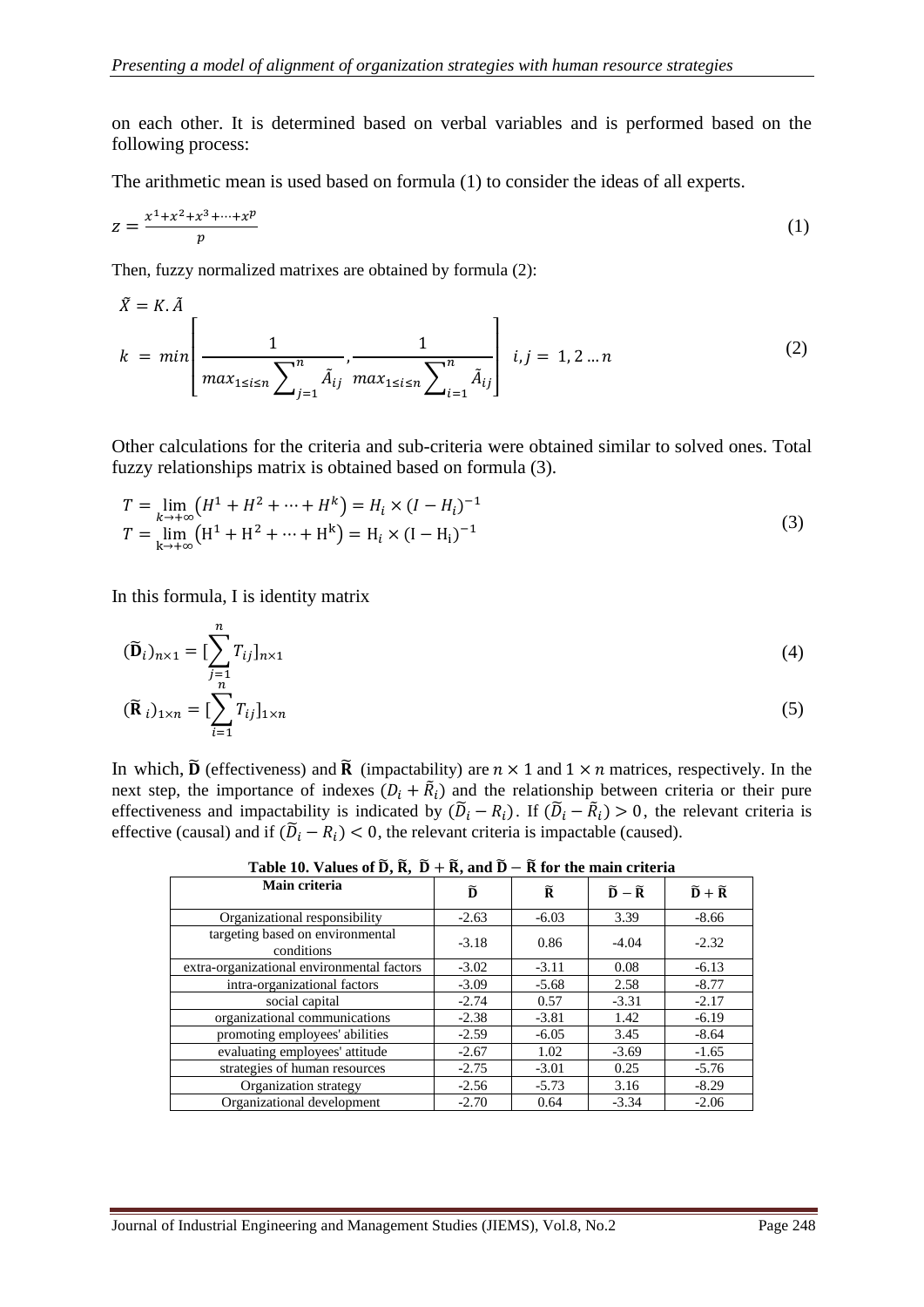It was indicated based on the obtained results that the effective factors include the organizational communications, evaluating the employees' attitude, organization strategy, organizational development, social capital, extra-organizational environmental factors, and organizational responsibility. In addition, the impactable factors include promoting the employees' abilities, strategies of human resources, intra-organizational factors, and targeting based on the environmental conditions.

| Main criteria        | Sub-criteria                              | ñ        | Ř.      | $\widetilde{\mathbf{D}} - \widetilde{\mathbf{R}}$ | $\widetilde{\mathbf{D}} + \widetilde{\mathbf{R}}$ |
|----------------------|-------------------------------------------|----------|---------|---------------------------------------------------|---------------------------------------------------|
| Organizational       | Coordination of interactions within the   |          |         |                                                   |                                                   |
| communications       | organization                              | $-4.014$ | $-6.89$ | 2.87                                              | $-10.90$                                          |
|                      | Development of communications between     |          |         |                                                   |                                                   |
|                      | managers                                  | $-4.33$  | $-1.03$ | $-3.30$                                           | $-5.36$                                           |
|                      | Extra-organizational communications       | $-4.25$  | $-4.17$ | $-0.08$                                           | $-8.42$                                           |
|                      | Intra-organizational communications       | $-4.14$  | $-6.62$ | 2.47                                              | $-10.76$                                          |
| Promoting the        | Empowerment                               | $-4.41$  | $-1.09$ | $-3.32$                                           | $-5.50$                                           |
| employees' abilities | Learning development                      | $-4.12$  | $-4.45$ | 0.32                                              | $-8.57$                                           |
|                      | Teamwork development                      | $-3.99$  | $-6.82$ | 2.82                                              | $-10.81$                                          |
| Evaluating the       | Attitude toward objectives                | $-4.25$  | $-1.09$ | $-3.16$                                           | $-5.34$                                           |
| employees'           | Leaders' attitudes                        |          |         |                                                   |                                                   |
| attitudes            |                                           | $-4.32$  | -4.44   | 0.11                                              | $-8.76$                                           |
| Organization         | Evaluating the organization processes     | $-4.38$  | $-6.89$ | 2.50                                              | $-11.27$                                          |
| strategies           | Organization futurism                     | $-4.21$  | $-1.03$ | $-3.18$                                           | $-5.24$                                           |
|                      | Knowledge management                      | $-3.92$  | $-3.91$ | $-0.01$                                           | $-7.83$                                           |
|                      | Making flexible strategies                | $-4.37$  | $-6.29$ | 1.91                                              | $-10.66$                                          |
|                      | Identifying the key factors for success   | $-4.15$  | $-1.06$ | $-3.09$                                           | $-5.21$                                           |
| Strategies of human  | Attention to the employees motivations    | $-4.16$  | $-4.05$ | $-0.11$                                           | $-8.21$                                           |
| resources            | Employees' participation                  | $-4.08$  | $-6/25$ | 2.16                                              | $-10.33$                                          |
|                      | Planning                                  | $-3.95$  | $-1.05$ | $-2.90$                                           | $-5.00$                                           |
|                      | Performance evaluation                    | $-4.25$  | $-4.14$ | $-0.11$                                           | $-8.39$                                           |
|                      | Managerial approaches                     | $-4.37$  | $-6.34$ | 1.96                                              | $-10.71$                                          |
| Organizational       | Specialization                            | $-4.05$  | $-1.04$ | $-3.01$                                           | $-5.092$                                          |
| development          | Training based on organization strategies | $-3.97$  | $-4.11$ | 0.13                                              | $-8.08$                                           |
|                      | Organizational culture                    | $-4.44$  | $-6.67$ | 2.22                                              | $-11.11$                                          |
|                      | Organizational development strategy       | $-3.87$  | $-1.17$ | $-2.7$                                            | $-5.04$                                           |
|                      | Structural factors                        | $-4.36$  | $-4.76$ | 0.39                                              | $-9.12$                                           |
|                      | Employees' creativity                     | $-4.06$  | $-7.01$ | 2.94                                              | $-11.07$                                          |
|                      | Organizational competence                 | $-3.84$  | $-1.04$ | $-2.80$                                           | $-4.88$                                           |
| Social capital       | Organizational productivity               | $-4.35$  | $-4.71$ | 0.35                                              | $-9.06$                                           |
|                      | Organizational agility                    | $-3.75$  | $-7.29$ | 3.53                                              | $-11.04$                                          |
|                      | Employees' satisfaction                   | $-4.25$  | $-1$    | $-3.25$                                           | $-5.25$                                           |
| Intra-organizational | Facing critical factors                   | $-3.94$  | $-4.34$ | 0.39                                              | $-8.28$                                           |
| factors              | Organizational policies                   | $-3.84$  | $-6.96$ | 3.11                                              | $-10.80$                                          |
| Extra-               | Environmental (social, economic) factors  | $-4.59$  | $-1.03$ | $-3.56$                                           | $-5.62$                                           |
| organizational and   | Competitors                               | $-4.00$  | $-4.37$ | 0.36                                              | $-8.37$                                           |
| environmental        | Laws                                      | $-4.03$  | $-6.86$ | 2.82                                              | $-10.89$                                          |
| factors              | Monitoring of relevant systems            | $-3.87$  | $-1.06$ | $-2.81$                                           | $-4.93$                                           |
|                      | Needs of society                          | $-4.01$  | $-4.22$ | 0.20                                              | $-8.23$                                           |
| Organizational       | Employees' commitment                     | $-3.96$  | $-6.67$ | 2.70                                              | $-10.63$                                          |
| responsibility       | Social responsibility of organization     | $-4.27$  | $-1.17$ | $-3.10$                                           | $-5.44$                                           |
|                      | Making social interest                    | $-4.33$  | $-4.62$ | 0.28                                              | $-8.95$                                           |
| Targeting based on   | Valuation                                 | $-4.29$  | $-6.95$ | 2.65                                              | $-11.24$                                          |
| the environmental    | Organizational objectives                 | $-3.70$  | $-1.15$ | $-2.55$                                           | $-4.85$                                           |
| conditions           | Evaluating the environmental changes      | $-4.37$  | $-4.97$ | 0.59                                              | $-9.34$                                           |
|                      | Selection strategy                        | $-4.17$  | $-7.49$ | 3.31                                              | $-11.66$                                          |

|  |  |  |  | Table 11. Values of $\widetilde{D}$ , $\widetilde{R}$ , $\widetilde{D}$ + $\widetilde{R}$ , and $\widetilde{D}$ – $\widetilde{R}$ for sub-criteria |
|--|--|--|--|----------------------------------------------------------------------------------------------------------------------------------------------------|
|--|--|--|--|----------------------------------------------------------------------------------------------------------------------------------------------------|

According to the results, it was found that in the main criterion of organizational communication, which is one of the effective criteria, the sub-criteria of coordination of interactions within the organization and internal communication are effective and the development of communication between managers and employees as well as external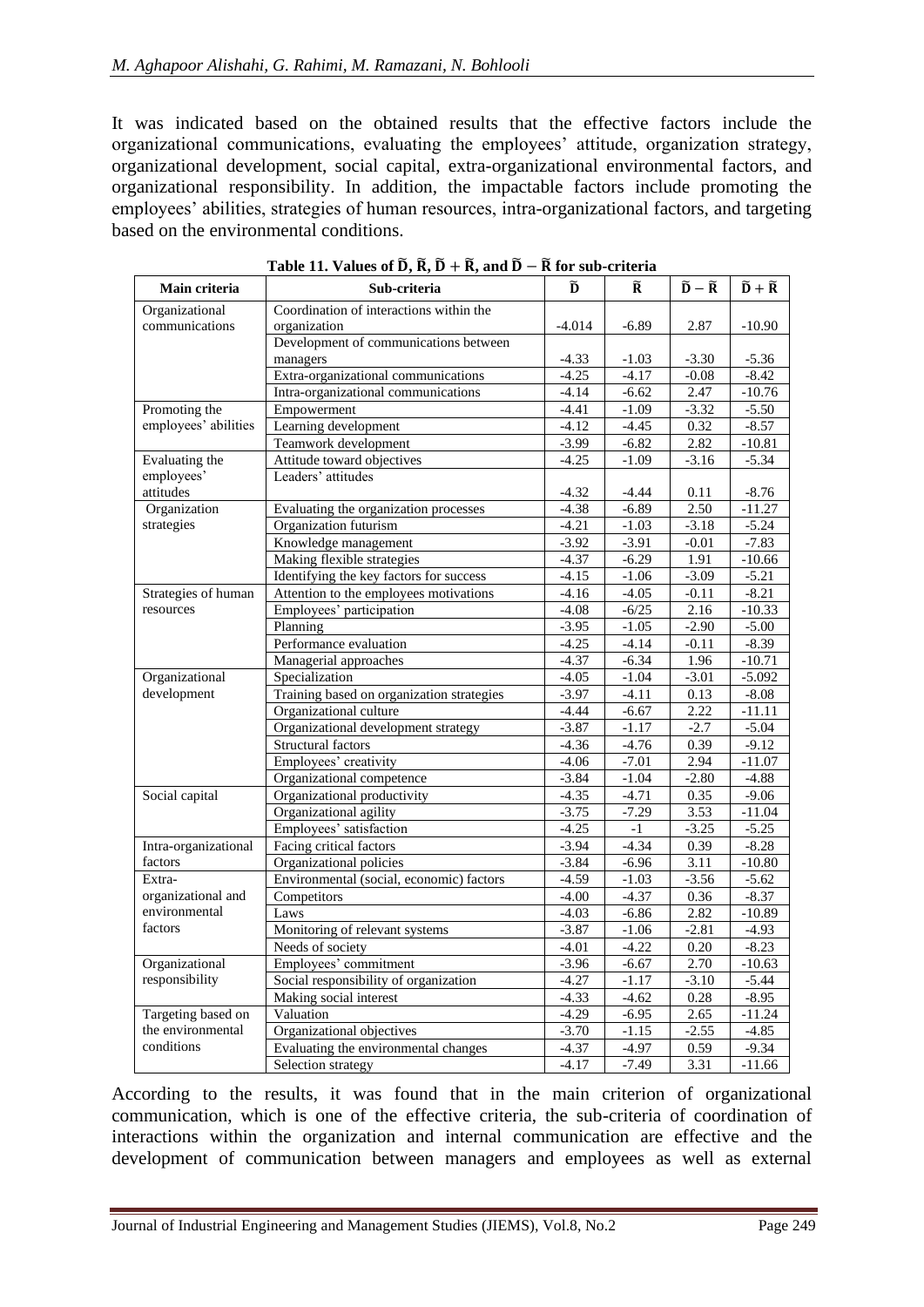communication are effective. Among the sub-criteria for improving the ability of employees, only empowerment is effective and the sub-criteria for developing learning and developing teamwork are effective. What was found in the evaluation of employees' attitudes shows that attitudes toward effective goals and the behavior of leaders are effective. Among the strategies of the organization, the sub-criteria of evaluating the processes of the organization and creating flexible strategies are effective, and the sub-criteria of the organization's foresight, knowledge management and identification of key success factors are effective. Among the sub-criteria of human resource strategies, sub-criteria of employee participation and managerial approaches are effective and attention to employee motivation, planning and performance evaluation are effective. Among the sub-criteria of organizational development, the results showed that specialization and organizational development strategy are effective and other sub-criteria are effective. Among the sub-criteria of social capital, the factors of organizational competence and employee satisfaction are effective and organizational productivity and organizational vitality have been identified as effective factors. All sub-criteria of internal factors are effective. Among the sub-criteria of external organizational factors, the sub-criteria of environmental factors and monitoring of relevant devices are effective and other factors are effective as subcriteria. The criterion of organizational responsibility has influential factors called social responsibility of the organization and the commitment of employees and creating social benefits are effective. Finally, among the targeting sub-criteria based on environmental conditions, only the factor of organizational goals is effective and other factors are effective. In the following, based on all the cases presented in the following diagrams, the relations between the sub-categories are shown between each of the main variables of the research. In this regard, in each of the diagrams, the influential factors have bilateral relations and the influential factors have bilateral relations. And on the other hand each of the factors affecting the influencing factors are marked with a one-sided sign and is described in detail in the previous section.

Figure (5) shows the inter-critical relations based on F.DEMATEL main criteria: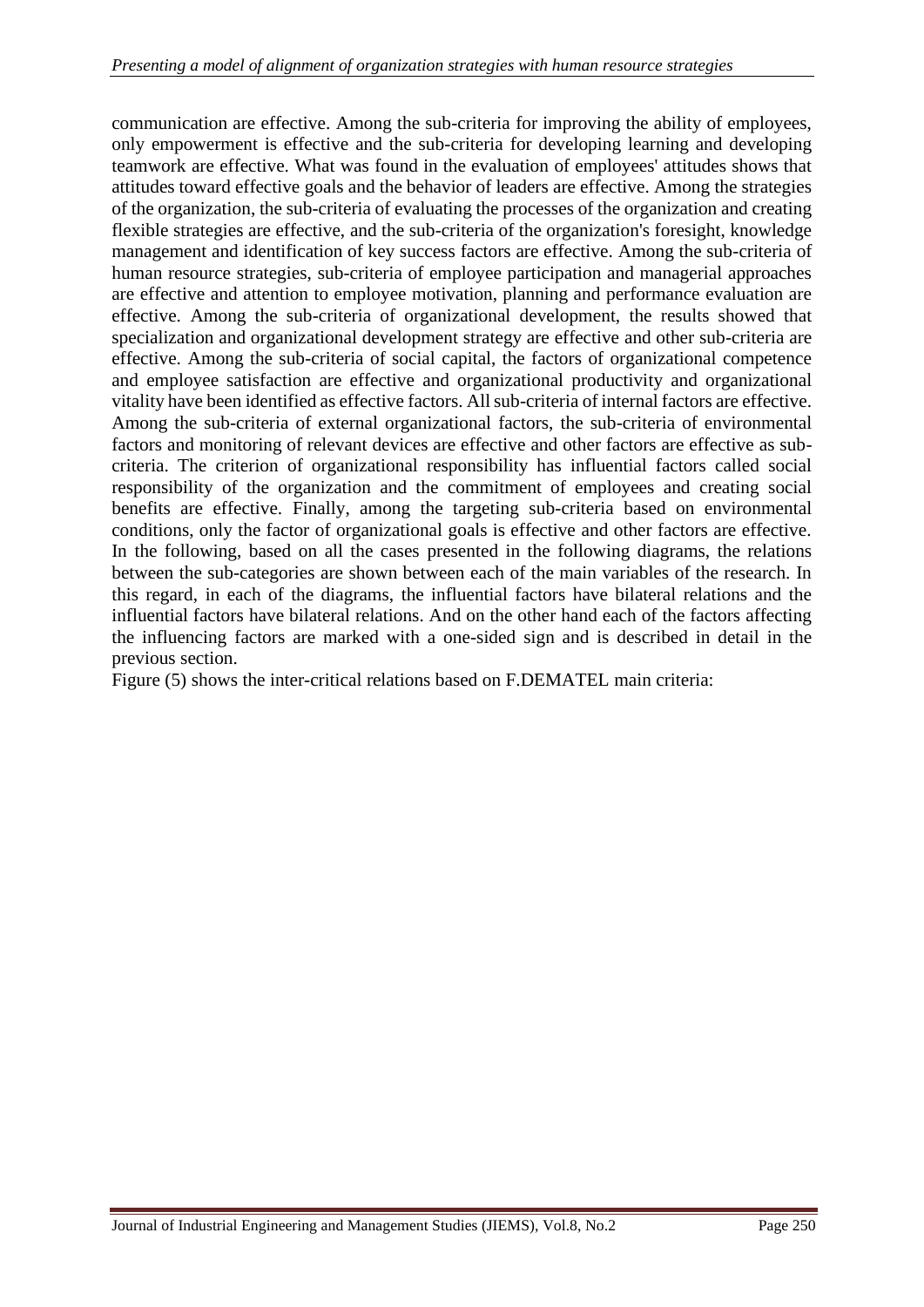

![](_page_18_Figure_2.jpeg)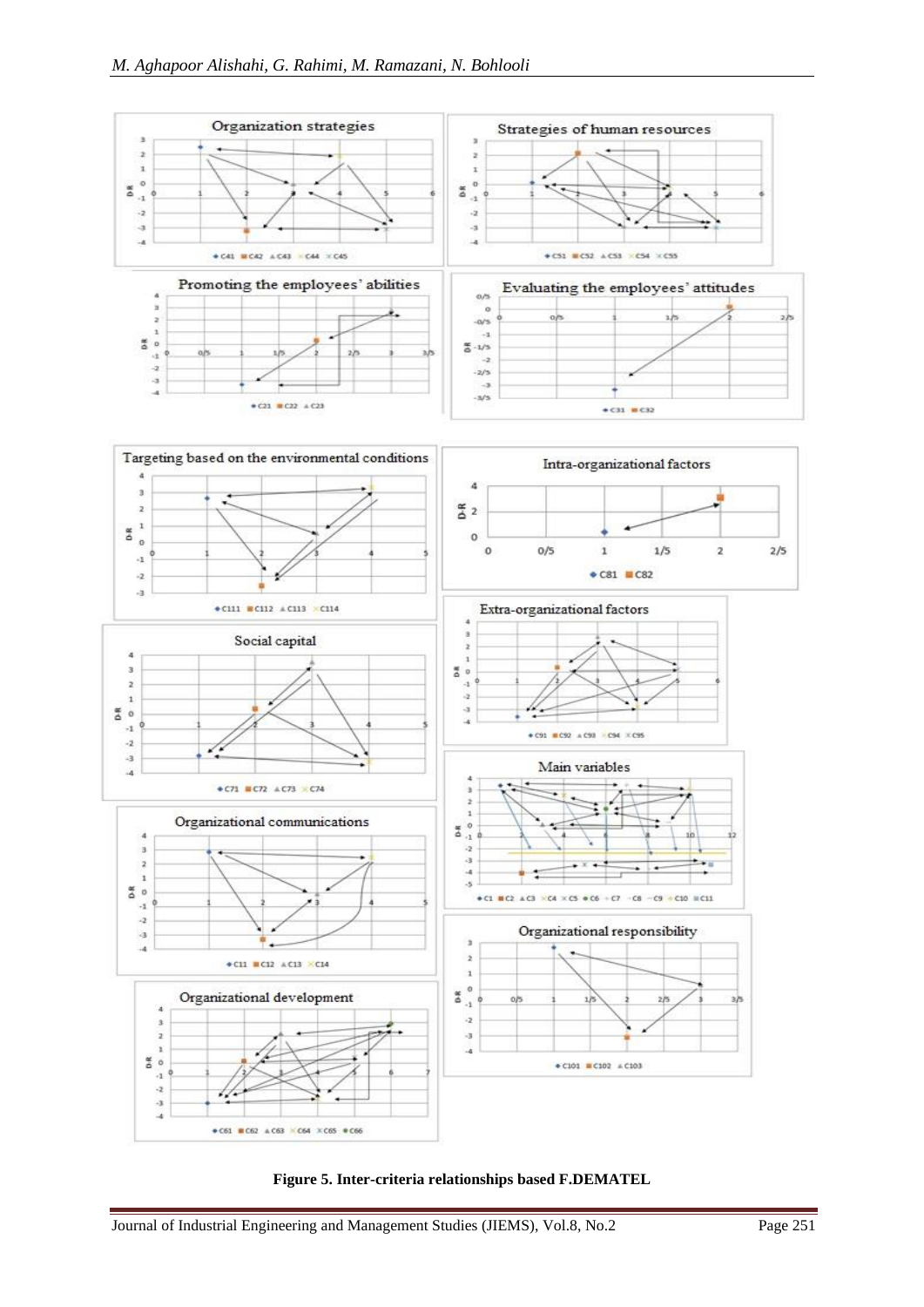The first effective criterion is human resource strategy, which is one of the most important dimensions of the organization and is directly related to the organization and employees. It can be acknowledged that human resources are a key resource for sustainable competitive advantage and one of the key factors for organizational success. Are considered. Human resources can and should play a strategic and key role in the design and implementation of organizational transformation and transfer strategies. The human resources department can play a strategic and key role in the design and implementation of organizational transformation and transfer strategies. The human resources department can help identify and analyze employee issues and identify those employee issues that play a significant role in the success of an organization's strategy. On the other hand, based on the results, it was found that the components of employee attitude evaluation, social capital, organizational development and goal setting based on environmental conditions are effective. Accordingly, it can be said that the criterion of social capital is effective that this criterion is not limited to individuals and is effective and decisive in various dimensions of the organization because in the complex and changing environment that governs society, social capital is a tool. Which helps the organization to survive more in the national and international arenas and to coordinate with these changes. This leads to the organization systematically and with more trust between employees and managers to develop operational conditions and lead to improvement and expansion. In the present study, this criterion has been identified with the dimensions of organizational competence, organizational productivity, organizational vitality and employee satisfaction, and in fact includes dimensions that show the values and trust between individuals, organization and society, which are between The proposed sub-criteria of organizational competence and employee satisfaction are effective and organizational productivity and organizational vitality are effective, which indicates that organizational vitality is due to factors such as effective interactions and optimal performance, which ultimately leads to the development of organizational communication. Becomes.

#### **3.4.2. Multi-criteria decision making (F.AHP)**

The criteria weight was obtained using Fuzzy AHP and DEMATEL that Fuzzy AHP was solved in this research based on the matrix of general relationships which show the effectiveness and impact ability of the criteria. After forming the paired comparison matrices, the priority weights of each main branch, sub-branch, and choice were calculated using FAHP. Matrix compatibility should be noticed in the paired comparison matrix.  $A = [a_{ij}]$  matrix is called compatible if  $a_{ik} \times a_{kj} = a_{ij}$ . Lower than 0.1 incompatibility is acceptable in paired comparison matrixes. In cases that paired comparison matrixes are related to the fuzzy numbers, first, the numbers of this matrix should change to the fuzzy numbers, then the incompatibility rate of these matrixes is calculated. Assume that  $\tilde{p}_{ij}$  is a set of priorities of decision-makers about an index than the other indexes. The paired comparison matrix is formed as follows:

$$
\tilde{A} = \begin{bmatrix}\n1 & \tilde{p}_{12} & \dots & \tilde{p}_{1n} \\
\tilde{p}_{12} & 1 & \dots & \tilde{p}_{2n} \\
\dots & \dots & \dots & \dots \\
\tilde{p}_{n1} & \tilde{p}_{n2} & \dots & 1\n\end{bmatrix}
$$

In which, *n* is the number of related elements in each row. Fuzzy weights of each index in paired comparisons are obtained using Buckley geometric mean method. The geometric mean of fuzzy comparison value of index *i* to each branch is obtained by the following formula: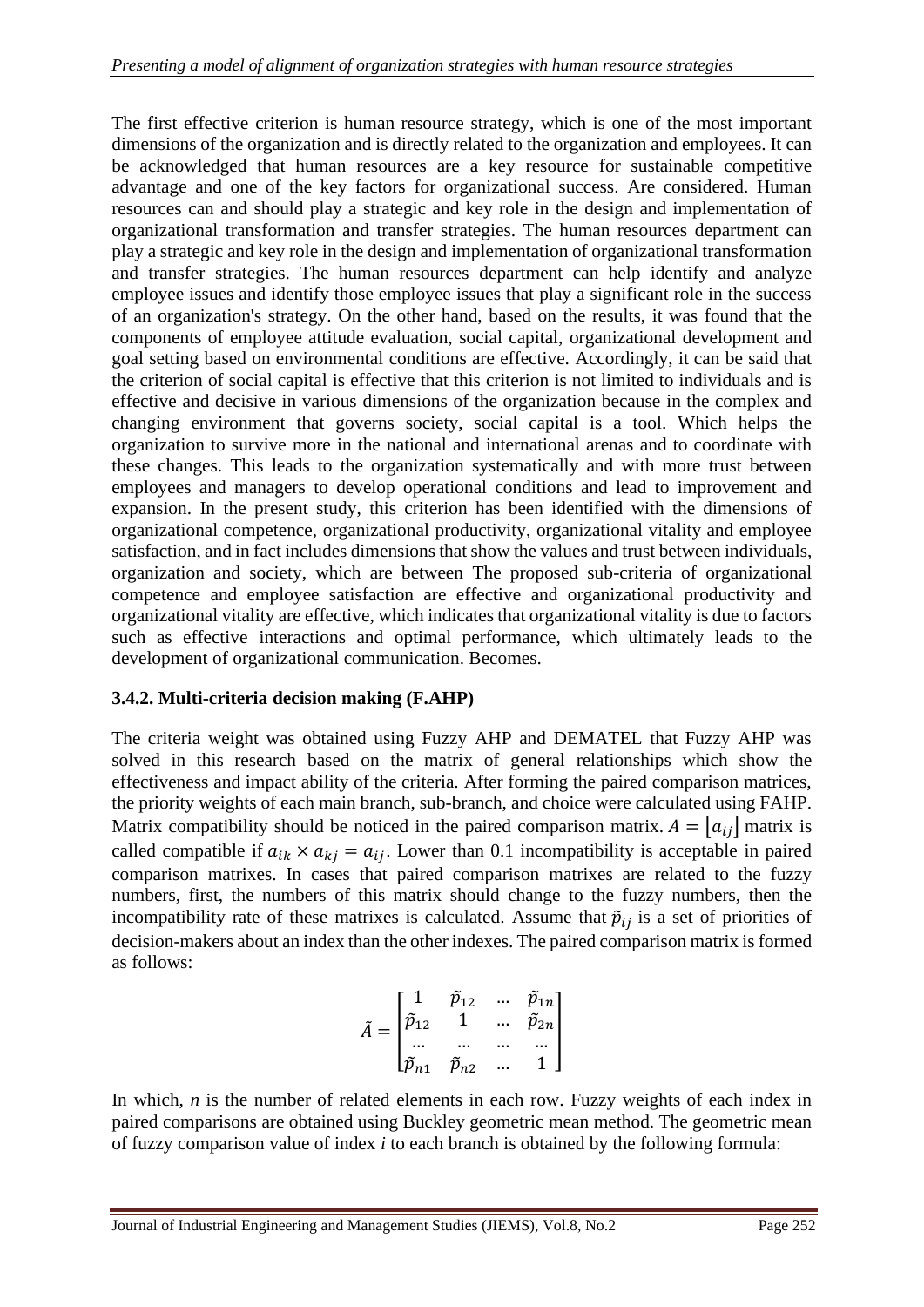$$
\tilde{r}_{ij} = \left(\prod_{j=1}^{n} \tilde{p}_{ij}\right)^{1/n}, i = 1, 2, 3, ..., n
$$
\n(6)

Then, fuzzy weight of the  $i_{th}$  branch is shown by a triangular fuzzy number (TFN):

$$
\widetilde{w}_i = \widetilde{r}_i \otimes (\widetilde{r}_1 \oplus \widetilde{r}_2 \oplus \dots \oplus \widetilde{r}_n)^{-1}, (Lw_i, Mw_i, Uw_i)
$$
\n
$$
\tag{7}
$$

Based on the presented cases in this part, incompatibility rate of the main criteria is shown:

**Table 12. Incompatibility rate of the main criteria**

| ------------------------------- |       |          |              |        |             |             |            |          |         |          |              |
|---------------------------------|-------|----------|--------------|--------|-------------|-------------|------------|----------|---------|----------|--------------|
| Component                       | ்     | oл<br>◡▵ | $\sim$<br>ັບ | $\sim$ | $\sim$<br>ື | $\sim$<br>∪ | mп         | ററ<br>Uσ | гΩ<br>ັ | C10      | C11.1<br>ப்ப |
| гD<br>UN.                       | 0.021 | 0.010    | v. 1         | 0.012  | 0.013       | 0.038       | $0.03^{+}$ | v. 1     | 0.045   | $0.00\,$ | 0.023        |

Since the incompatibility rate is an index whose value indicates possible discrepancies and incompatibilities in the comparison matrix, according to Mr. Saati, the founder of the AHP method, if the incompatibility rate is less than 0.1, the compatibility of the comparison matrix is approved and acceptable. Are. But if the incompatibility rate is greater than 0.1, it indicates a discrepancy in the evaluations and judgments of experts.

Since the obtained incompatibility rates are lower than 0.1, research questionnaires are compatible, and the fuzzy-making of criteria was obtained in the next step:

| Code of criteria | U                                              | M                                 | L                                                 |
|------------------|------------------------------------------------|-----------------------------------|---------------------------------------------------|
| C11              | $\sqrt{1199}$                                  | $\cdot$ /0 $\cdot\overline{r}$    | $\cdot$                                           |
| C12              | .7799                                          | .7779                             | .7177                                             |
| C13              | .77A7                                          | .7109                             | $\sqrt{1.49}$                                     |
| C14              | $\overline{\cdot}$                             | $\sqrt{119}$                      | $\sqrt{\cdot \vee \cdot \cdot \cdot}$             |
| $\overline{C21}$ | .7940                                          | ./۴۷٧                             | .7779                                             |
| C <sub>22</sub>  | $\cdot$ / $\circ$ $\circ$ /                    | .788                              | .757                                              |
| C <sub>23</sub>  | .77 <sub>A</sub>                               | .790                              | .7117                                             |
| C31              | .7990                                          | $\sqrt{NT}$                       | $\cdot$ /0 $\cdot$ )                              |
| $\overline{C32}$ | .7811                                          | $\cdot$ / ۱ Y A                   | $\cdot$ / $\cdot$ $\wedge$                        |
| C <sub>41</sub>  | $\cdot$ /٣٨١                                   | $\cdot$ / $\sqrt{1}$              | $\cdot$ / $\overline{\wedge}$                     |
| C42              | $\cdot$ /۴۱۳                                   | .7800                             | .1190                                             |
| C <sub>43</sub>  | $\cdot$ /۲۸۷                                   | ۰٬۱۸۱                             | .7111                                             |
| C44              | ۰/۲۲۴                                          | .799                              | $\cdot$ / $\cdot$ $\cdot$                         |
| C <sub>45</sub>  | $\cdot$ / $\cdot$ $\cdot$ $\cdot$              | $\cdot$ / ۱۴۸                     | $\cdot$ / ۱۳                                      |
| C51              | .779                                           | .797                              | .190                                              |
| C52              | ۰/۴۸۲                                          | $\sqrt{r}$                        | $\cdot$ /\VA                                      |
| C53              | .70                                            | .194                              | $\cdot$ /17                                       |
| $\overline{C54}$ | .7808                                          | .7100                             | $\cdot$ / $\cdot$ $\cdot$                         |
| C <sub>55</sub>  | $\cdot$ / $\overline{\wedge}\overline{\wedge}$ | $\cdot$ / ۱ ۲ $\overline{r}$      | $\cdot$ / $\cdot$ $\wedge$ $\vee$                 |
| C61              | ۰/۴۳۲                                          | .7807                             | .7159                                             |
| C62              | $\cdot$ /۳۷۶                                   | ۱۱ ۲/۰                            | $\cdot$                                           |
| C63              | $\cdot$                                        | .797                              | $\cdot$ / $\cdot \overline{\lambda \overline{z}}$ |
| C64              | $\cdot$ /۲۶ $\vee$                             | .714A                             | $\cdot$ / $\cdot$ AV                              |
| C65              | $\cdot$ /۲۶                                    | .7179                             | $\cdot$ / $\sqrt{r}$                              |
| C66              | $\cdot$ / $\cdot$ $\cdot$ $\cdot$              | .7.99                             | .7.99                                             |
| C71              | ۰/۴۶۲                                          | .7791                             | .799                                              |
| C72              | .799A                                          | $\cdot$ /۳ $\cdot$ $\vee$         | $\cdot$ / 1 $\wedge$ $\vee$                       |
| C73              | $\sqrt{r}$                                     | $\cdot$ / 19                      | $\cdot$ /17                                       |
| C74              | ۰/۲۸۹                                          | $\cdot$ / 1 $\Delta \overline{r}$ | .7.90                                             |
| C81              | .790y                                          | $\cdot$ / $\vee$ $\wedge$ $\vee$  | $\sqrt{791}$                                      |
| C82              | .7797                                          | .7117                             | $\sqrt{V}$                                        |
| C91              | .782A                                          | .710                              | $\sqrt{111}$                                      |
| C92              | $\sqrt{77}$                                    | .7807                             | $\sqrt{191}$                                      |
| C93              | .70                                            | $\cdot$ / $\cdot$ $\cdot$ $\cdot$ | .797                                              |
| C94              | $\cdot$ /۲ $\wedge$                            | $\cdot$ /۲ $\cdot$ ۴              | .109                                              |
| C95              | ۰/۱۷۱                                          | .7179                             | 4,49                                              |
| C101             | .788V                                          | .780A                             | $\cdot$ / $\sqrt{9}$                              |

**Table 13. Fuzzy table of research criteria**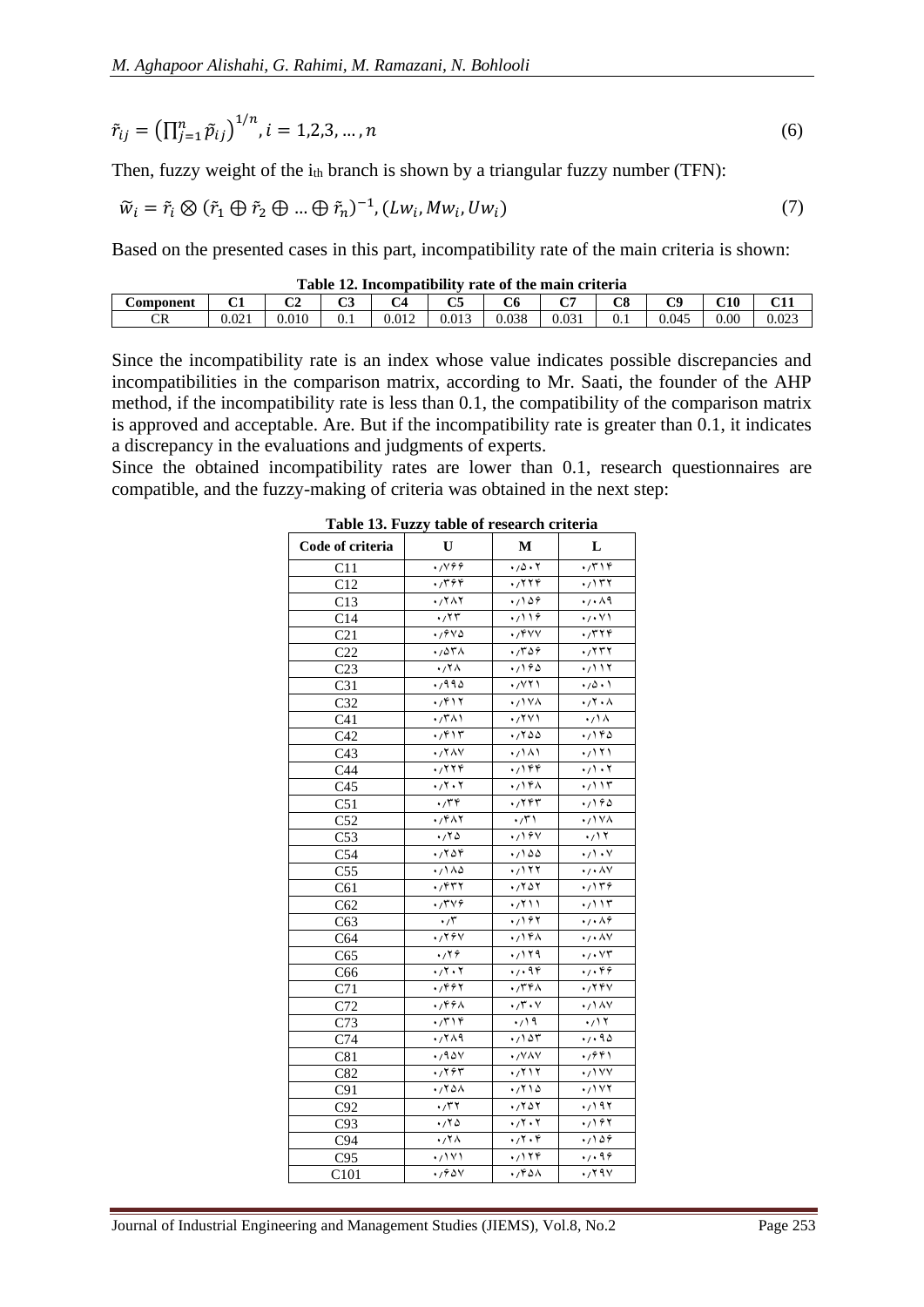| Code of criteria | U     | M                                 | L     |
|------------------|-------|-----------------------------------|-------|
| C <sub>102</sub> | ۱۳۱۵  | $\cdot$ / $\uparrow$ ) $\uparrow$ | ۱۱۲۵  |
| C <sub>103</sub> | .779  | .7779                             | .7157 |
| C <sub>111</sub> | ۱٬۵۴۵ | .7799                             | ۰/۲۳۳ |
| C <sub>112</sub> | ۰٬۴۳۹ | ۱٬۲۷۵                             | ۰/۱۶۳ |
| C <sub>113</sub> | .7794 | $\cdot 7.9$                       | ۱۲۱،۰ |
| C <sub>114</sub> | .79   | .718V                             | ۰٬۰۸۹ |

In this part, the weights of criteria and sub-criteria were obtained:

| Main criteria                              | Sub-criteria                                            | Code              | <b>Normal</b><br>weight                               | <b>Utility</b><br>index                              | <b>Rank</b> in<br>criterion | <b>Total</b><br>rank   |
|--------------------------------------------|---------------------------------------------------------|-------------------|-------------------------------------------------------|------------------------------------------------------|-----------------------------|------------------------|
|                                            | Coordination of interactions within the<br>organization | C11               | $\cdot$ , $\epsilon$ 9 $\cdot$                        | $\ldots$                                             | $\lambda$                   | ٣                      |
| Organizational<br>communications           | Development of communications between<br>managers       | C12               | ۰,۲۲۲                                                 | ۰٫۰۲۳                                                | ٢                           | ۱۹                     |
| (0.105)                                    | Extra-organizational communications                     | C13               | $\cdot$ , 171                                         | $\cdot$ , $\cdot$ 17                                 | ٣                           | ۳۱                     |
|                                            | Intra-organizational communications                     | C14               | .117                                                  | $\cdot$ , $\cdot$                                    | ٤                           | ٣٩                     |
| Promoting the                              | Empowerment                                             | C21               | $\cdot$ , $279$                                       | $\cdot$ , $\cdot$ 99                                 | $\overline{\phantom{0}}$    | $\epsilon$             |
| employees' abilities                       | Learning development                                    | C <sub>22</sub>   | ,701                                                  | $\cdot$ , $\cdot \vee \circ$                         | ٢                           | ٦                      |
| (0.212)                                    | Teamwork development                                    | $\overline{C23}$  | .157                                                  | ۰٫۰۳٦                                                | ٣                           | ٢٨                     |
| Evaluating the                             | Attitude toward objectives                              | C31               | $\cdot$ , $\vee$ 1 $\epsilon$                         | $\scriptstyle\bullet$ , $\scriptstyle\bullet$ $\lor$ | $\lambda$                   | ٢                      |
| employees'<br>attitudes (0.095)            | Leaders' attitudes                                      | C32               | .7A0                                                  | $\cdot$ , $\cdot$ ۲۷                                 | ۲                           | $\setminus$            |
|                                            | Evaluating the organization processes                   | C <sub>41</sub>   | .772                                                  | ۰,۰۱۷٦                                               | ٣                           | $\gamma$               |
| Organization                               | Organization futurism                                   | C42               | .707                                                  | $\cdot$ , $\cdot$ $\vee$ $\vee$                      | ٤                           | ع ۱                    |
| strategies (0.067)                         | Knowledge management                                    | C43               | $\cdot$ , 1 $\wedge$ 2                                | $\cdot$ , $\cdot$                                    | $\circ$                     | $\mathsf{Y}\mathsf{V}$ |
|                                            | Making flexible strategies                              | C44               | $\cdot$ , 1 ٤ $\vee$                                  | $\ldots$ 9                                           | ٦                           | $r \circ$              |
|                                            | Identifying the key factors for success                 | C45               | $\cdot$ , $\cdot$ $\zeta$ $\overline{\zeta}$          | ۰,۰۰۰۹                                               | ٧                           | ٣٦                     |
|                                            | Attention to the employees motivations                  | $\overline{C51}$  | .75V                                                  | $\cdot$ , $\cdot$ $\wedge$ $\wedge$                  | ٢                           | $\vee$                 |
|                                            | Employees' participation                                | C52               | $\cdot$ , $\mathsf{r} \cdot \mathsf{v}$               | ۰٫۰۱٦                                                | $\lambda$                   | ٩                      |
| Strategies of human<br>resources $(0.054)$ | Planning                                                | C53               | .119                                                  | $\cdot$ , $\cdot$ $\overline{q}$                     | ٣                           | ٢٨                     |
|                                            | Performance evaluation                                  | C54               | $\cdot$ , 171                                         | ۰٫۰۰۸                                                | ٤                           | ٣٢                     |
|                                            | Managerial approaches                                   | C <sub>55</sub>   | .112                                                  | $\cdot$ , $\cdot$ . T                                | $\circ$                     | $\mathfrak{c}$ .       |
|                                            | Specialization                                          | C61               | .750                                                  | $\cdot$ , $\cdot \overline{iv}$                      | $\lambda$                   | ۲ (                    |
|                                            | Training based on organization strategies               | C62               | $\cdot$ , $\cdot$ $\wedge$                            | $\cdot$ , $\cdot$ \ {                                | ۲                           | ۲٤                     |
| Organizational                             | Organizational culture                                  | $\overline{C63}$  | .177                                                  | $\cdot$ , $\cdot$ )                                  | ٣                           | $\mathbf r$ .          |
| development                                | Organizational development strategy                     | $\overline{C64}$  | $\star$ , $\uparrow$ $\uparrow$ $\uparrow$ $\uparrow$ | $\cdot$ , $\cdot$                                    | ٤                           | ۳٤                     |
| (0.072)                                    | Structural factors                                      | C65               | .150                                                  | $\ldots$ q                                           | $\circ$                     | $\mathsf{r}\mathsf{v}$ |
|                                            | Employees' creativity                                   | C66               | $\cdot$ , $\cdot$ 99                                  | $\cdot$ , $\cdot$ . $\vee$                           | ٦                           | ٤١                     |
|                                            | Organizational competence                               | C71               | $\cdot$ , $\tau\tau\tau$                              | $\cdot$ , $\cdot$ $\epsilon$ $\circ$                 | $\lambda$                   | $\vee$                 |
| Social capital                             | Organizational productivity                             | C72               | $\cdot$ , $\mathsf{r}\cdot\mathsf{r}$                 | $\cdot$ , $\cdot$ ź                                  | ۲                           | ١.                     |
| (0.134)                                    | Organizational agility                                  | $\overline{C73}$  | .190                                                  | ۰,۰۲٦                                                | ٣                           | ٢٦                     |
|                                            | Employees' satisfaction                                 | $\overline{C74}$  | .170                                                  | $\cdot$ , $\cdot$ ۲۲                                 | ٤                           | ۲۹                     |
| Intra-organizational                       | Facing critical factors                                 | $\overline{C81}$  | $\cdot$ , $\vee \wedge \circ$                         | $\cdot$ , $\cdot$ ٤٧                                 | $\lambda$                   | $\lambda$              |
| factors $(0.061)$                          | Organizational policies                                 | C82               | .712                                                  | $\cdot$ , $\cdot$                                    | ٣                           | ٢.                     |
|                                            | Environmental (social, economic) factors                | C91               | ۰,۲۱۲                                                 | $\cdot$ , $\cdot$ \ {                                | ٤                           | ۲۱                     |
| Extra-                                     | Competitors                                             | C92               | .70.                                                  | $\cdot$ , $\cdot$ ) $\vee$                           | ٢                           | $\Delta$               |
| organizational and<br>environmental        | Laws                                                    | C93               | $\cdot$ , $\cdot$ $\cdot$ $\cdot$                     | $\cdot$ , $\cdot$ , $\uparrow$                       | ٦                           | ه ۲                    |
| factors $(0.068)$                          | Monitoring of relevant systems                          | C94               | $\cdot$ , $\cdot$ $\wedge$                            | $\cdot$ , $\cdot$ \ {                                | $\circ$                     | $\mathbf{r}$           |
|                                            | Needs of society                                        | C95               | $\cdot, \cdot$                                        | ۰٫۰۰۸                                                | $\checkmark$                | ٣٨                     |
| Organizational                             | Employees' commitment                                   | C101              | .500                                                  | $\cdot$ , $\cdot$ ۲۷                                 | $\lambda$                   | ٤                      |
| responsibility                             | Social responsibility of organization                   | C102              | $\cdot$ , $\mathsf{r}\wedge\mathsf{r}$                | $\cdot$ , $\cdot$ , $\overline{\lambda}$             | ۲                           | $\lambda$              |
| (0.060)                                    | Making social interest                                  | $\overline{C103}$ | .75.                                                  | $\cdot$ , $\cdot$ , $\uparrow$ r $\wedge$            | ٣                           | ١٨                     |
|                                            | Valuation                                               | $\overline{C111}$ | .707                                                  | $\cdot$ , $\cdot$ ۲۳                                 | $\lambda$                   | $\circ$                |
| Targeting based on<br>the environmental    | Organizational objectives                               | C112              | $\cdot$ , $\tau$ $\vee$ $\wedge$                      | $\cdot$ , $\cdot$ , $\vee$                           | ۲                           | ۱۲                     |
| conditions $(0.065)$                       | Evaluating the environmental changes                    | C113              | .711                                                  | $\cdot$ , $\cdot$ , $\mathsf{Y}$                     | ٣                           | ۲۲                     |
|                                            | Selection strategy                                      | C114              | ,109                                                  | $\scriptstyle\bullet$ , $\scriptstyle\bullet$ )      | ٤                           | $\tau\tau$             |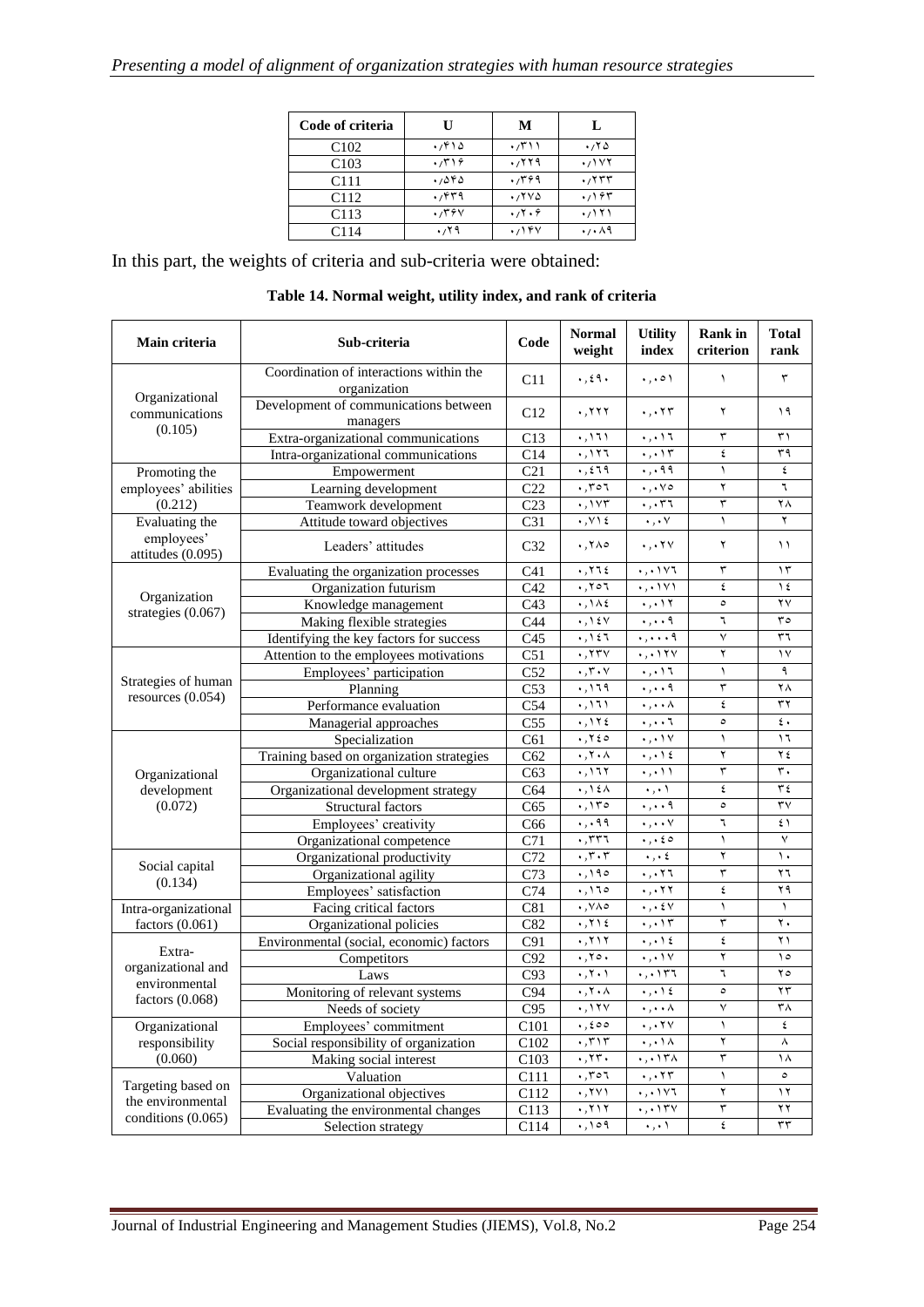According to the obtained results, the first rank between the main variables was for the social capital, and valuating got the first rank between the research indexes.

#### **3.4.4. Data Envelopment Analysis**

What indicated in this research is the difference in ranking the various methodologies which cannot provide a comprehensive conclusion simply. Therefore, the data envelopment method has been used to evaluate the efficiency of the criteria. In this methodology, each criterion has been considered as an input for all decision-making units (DMU), and a constant value has been considered for all units. In addition, the output of each unit is the relevant sub-criteria of that criterion which was based on the obtained weights from the multi-criteria decision-making technic.

The relevant formula to the data envelopment analysis is as follows:

$$
E_r = \max \frac{\sum_{k=1}^{t} u_k Y_{rk}}{(v_0 + \sum_{j=1}^{s} v_j X_{rj})}
$$
  
s.t 
$$
\frac{\sum_{k=1}^{t} u_k Y_{ik}}{(v_0 + \sum_{j=1}^{s} v_j X_{ij})} \le 1
$$
  
 $u_k, v_j \ge \varepsilon > 0$  (7)

In which,  $X_{ij}$  and  $Y_{ik}$  are input and output, and = 1,2, ..., s,  $k = 1,2,...,t$  and  $\varepsilon$  are non-Archimedean number. Model (7) is a fractional linear planning problem which can be determined by the following linear planning model:

$$
E_r = \max \sum_{k=1}^t u_k Y_{rk}
$$
  
s.t  $v_0 + \sum_{j=1}^s v_j X_{ij} = 1$   

$$
\sum_{k=1}^t u_k Y_{ik} - (v_0 + \sum_{j=1}^s v_j X_{ij}) \le 0, \qquad i = 1, 2, ..., n
$$
  
 $u_k, v_j \ge \varepsilon$  (4)

Based on what were mentioned, ranking based on the obtained efficiency from the data envelopment analysis is as following:

| Main criteria                                 | Sub-criteria                            | Code            | <b>Efficiency</b><br>score | rank                   |
|-----------------------------------------------|-----------------------------------------|-----------------|----------------------------|------------------------|
|                                               | Coordination of interactions within the | C11             |                            | $\checkmark$           |
|                                               | organization                            |                 | 0.363                      |                        |
| Organizational communications                 | Development of communications between   | C12             |                            | $\tau\tau$             |
| (0.105)                                       | managers                                |                 | 0.164                      |                        |
|                                               | Extra-organizational communications     | C13             | 0.119                      | ۳۹                     |
|                                               | Intra-organizational communications     | C14             | 0.093                      | ٤٢                     |
|                                               | Empowerment                             | C <sub>21</sub> | 0.172                      | ٣.                     |
| Promoting the employees' abilities<br>(0.212) | Learning development                    | C <sub>22</sub> | 0.130                      | $\mathsf{r}\mathsf{v}$ |
|                                               | Teamwork development                    | C <sub>23</sub> | 0.063                      | ٤٣                     |
| Evaluating the employees' attitudes           | Attitude toward objectives              | C <sub>31</sub> | 0.584                      | ٣                      |
| (0.095)                                       | Leaders' attitudes                      | C <sub>32</sub> | 0.233                      | $\mathbf{r}$ .         |
|                                               | Evaluating the organization processes   | C <sub>41</sub> | 0.306                      | ١.                     |
|                                               | Organization futurism                   | C42             | 0.297                      | ١٢                     |
| Organization strategies (0.067)               | Knowledge management                    | C <sub>43</sub> | 0.213                      | ۲٤                     |
|                                               | Making flexible strategies              | C <sub>44</sub> | 0.170                      | ٣١                     |
|                                               | Identifying the key factors for success | C <sub>45</sub> | 0.169                      | $\tau\tau$             |
|                                               | Attention to the employees motivations  | C51             | 0.341                      | ٨                      |
|                                               | Employees' participation                | C <sub>52</sub> | 0.442                      | ٤                      |
| Strategies of human resources (0.054)         | Planning                                | C <sub>53</sub> | 0.243                      | $\sqrt{}$              |
|                                               | Performance evaluation                  | C <sub>54</sub> | 0.232                      | ۲۱                     |
|                                               | Managerial approaches                   | C <sub>55</sub> | 0.178                      | ۲٧                     |

**Table 15. Complete ranking of criteria using the data envelopment analysis**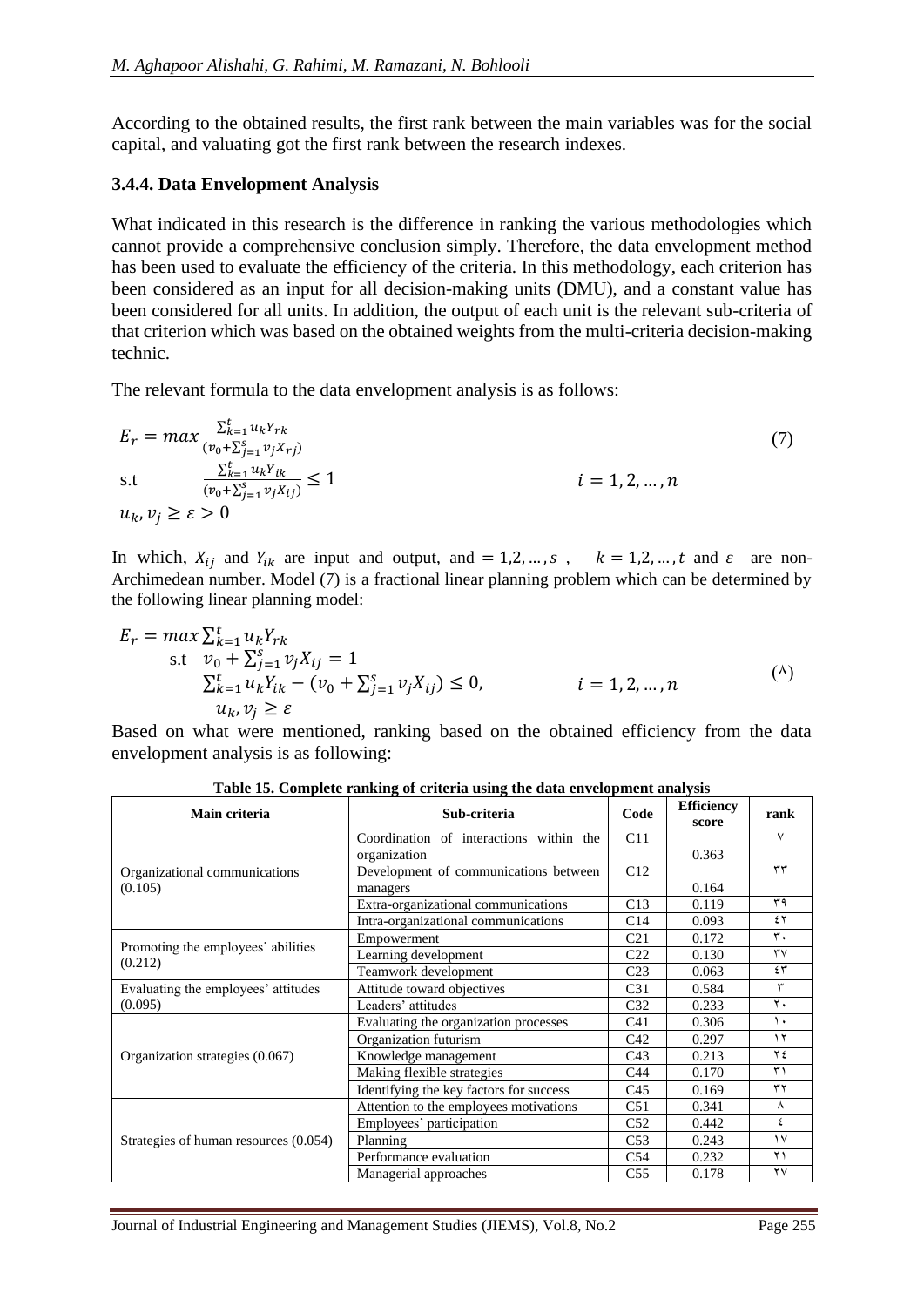| Main criteria                                             | Sub-criteria                              | Code             | <b>Efficiency</b><br>score | rank          |
|-----------------------------------------------------------|-------------------------------------------|------------------|----------------------------|---------------|
|                                                           | Specialization                            | C61              | 0.264                      | $\Delta$      |
|                                                           | Training based on organization strategies | C62              | 0.224                      | $\tau\tau$    |
|                                                           | Organizational culture                    | C63              | 0.175                      | ۲۹            |
| Organizational development (0.072)                        | Organizational development strategy       | C64              | 0.160                      | ع ۳           |
|                                                           | <b>Structural factors</b>                 | C65              | 0.146                      | $r \circ$     |
|                                                           | Employees' creativity                     | C <sub>66</sub>  | 0.107                      | $\epsilon$ .  |
|                                                           | Organizational competence                 | C71              | 0.195                      | ه ۲           |
|                                                           | Organizational productivity               | C72              | 0.176                      | ٢٨            |
| Social capital (0.134)                                    | Organizational agility                    | C <sub>73</sub>  | 0.113                      | ۳٨            |
|                                                           | Employees' satisfaction                   | C74              | 0.096                      | ٤١            |
| Intra-organizational factors (0.061)                      | Facing critical factors                   | C81              | 1.000                      | $\lambda$     |
|                                                           | Organizational policies                   | C82              | 0.273                      | $\frac{1}{2}$ |
|                                                           | Environmental (social, economic) factors  | C91              | 0.242                      | ١٨            |
|                                                           | Competitors                               | C92              | 0.286                      | $\gamma$      |
| Extra-organizational and<br>environmental factors (0.068) | Laws                                      | C93              | 0.230                      | ۲۲            |
|                                                           | Monitoring of relevant systems            | C94              | 0.238                      | ۱۹            |
|                                                           | Needs of society                          | C95              | 0.145                      | ٣٦            |
|                                                           | Employees' commitment                     | C <sub>101</sub> | 0.589                      | ۲             |
| Organizational responsibility (0.060)                     | Social responsibility of organization     | C <sub>102</sub> | 0.405                      | ٦             |
|                                                           | Making social interest                    | C <sub>103</sub> | 0.298                      | $\mathcal{L}$ |
|                                                           | Valuation                                 | C111             | 0.426                      | ٥             |
| Targeting based on the environmental                      | Organizational objectives                 | C112             | 0.324                      | ٩             |
| conditions (0.065)                                        | Evaluating the environmental changes      | C113             | 0.253                      | ١٦            |
|                                                           | Selection strategy                        | C <sub>114</sub> | 0.190                      | ۲٦            |

## **4. Conclusion**

The process of strategy execution in an organization is successful when all the organization activities are aligned with it and can promote the alignment of human resources systems and organization strategy. Therefore, alignment leads to synergy. In this regard, the coordination and integration of strategies are essential to align the strategies of human resources and organization strategy, because these two strategies are a supplement and aim at strategic coordination and integration between the organization's objectives. This issue is dependent on various organizational levels personally and in groups, internal and external organizational communications, and their related effects. Its positive effects are increased interests and competitive advantage, reduced caused costs by control, relationships improvements, increased sense of understanding and reduced conflicts, increased sense of commitment, and more responsibility sense of employees, and increased legitimacy and fame of organization based on various identified factors that were referred in this research. Thus, it was indicated based on the prioritization of the main variables based on data analysis that the component of promoting employees' abilities is in the first rank, and social capital, organizational communications, evaluating the employees' attitude, and organizational development are in the second to the fifth rank among the main variables, respectively. In addition, the most important sub-criterion among the others is facing critical factors that are in the first rank, and attitude to the objectives, coordination of interactions within the organization, employees' commitment, and valuating are in the second to the fifth rank, respectively. Furthermore, it was indicated by evaluating the related efficiency to the sub-criteria using the data envelopment analysis that facing the critical factors is in the first rank, and employees' commitment is in the second rank, and attitude toward objectives is in the third rank of efficiency than the other sub-criteria. It can be proposed based on the mentioned factors that promoting the employees; abilities are significantly important among variables about the alignment of organization strategy and strategies of human resources because this matter develops the employees' abilities, facilitates their compatibility and even facing the critical factors, promotes the intra-organizational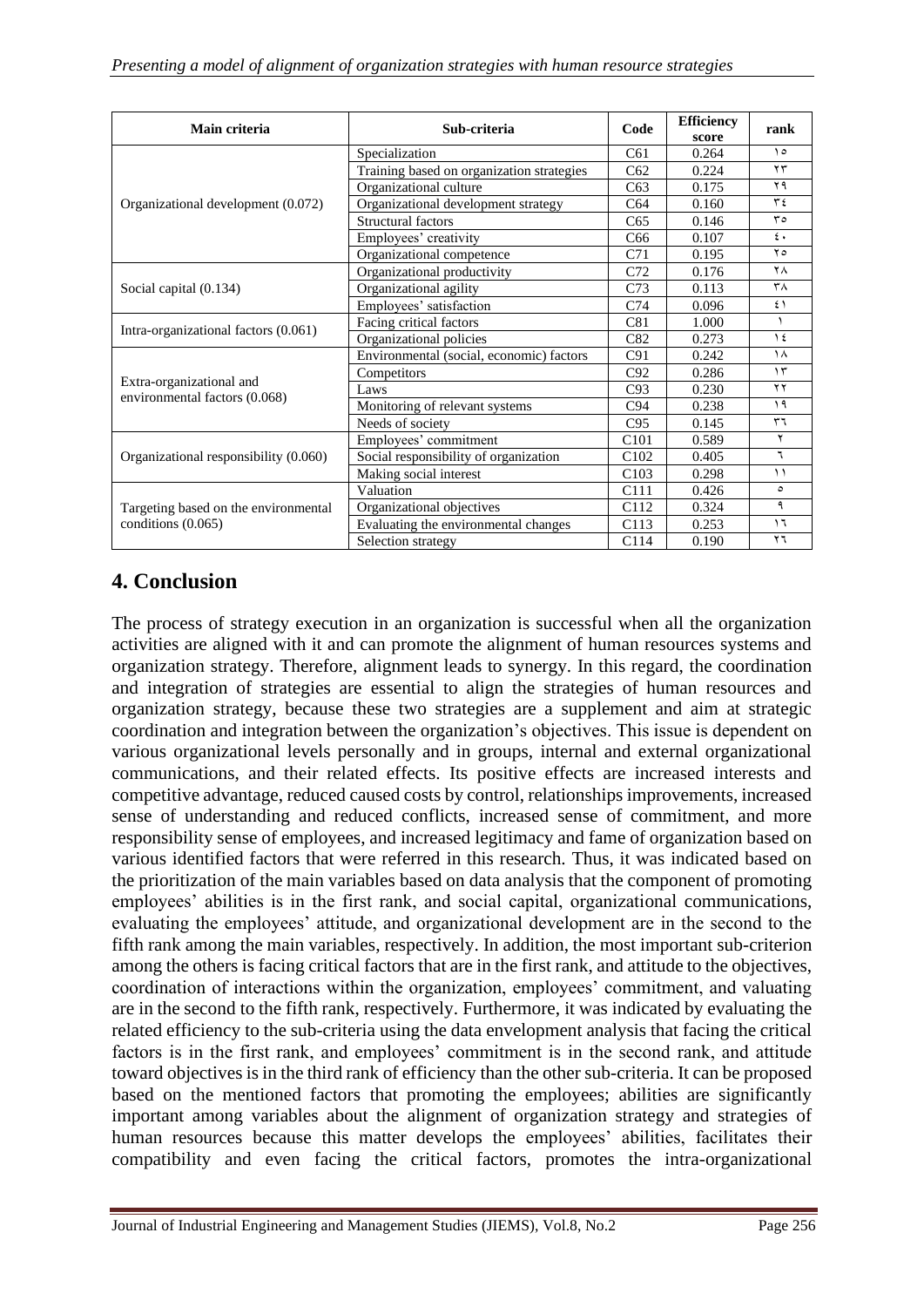accountability, facilitates the strategies execution and acceptance process. In addition, it has high flexibility by changing the strategies. This matter facilitates the alignment process and solves the problems in the critical condition. Therefore, the proposed cases should be based on organizational communications and employees' attitudes toward the organization and organizational objectives. Since the communications have an impotent role in making the attitude in employees either outside the organization, it is essential to evaluate the interactions and values permanently in the organization with an emphasis on the role of employees' commitment to establish the alignment between the most important constitutional aspects of the organization which are organization strategies and strategies of human resources. Some suggestions are based on the proposed matters by which organizations can change in their general strategies while facing the political and economic crises because the views and values of the organization will change. On the other hand, managers should examine the intra and extra-organizational changes permanently to promote performance optimally and protect their competitive advantage. Thus, it is suggested to the organizations to explain the adapted strategies to the existed resources and the realities of the outer environment to make alignment and in another way, the failure in strategy execution changes the employees' attitude and organization fame and status. Therefore, the strategic attitude should be established among employees to make them accept the responsibility at various organizational levels, to prevent the performance based on the personal mentality, and to determine the strategic level of the execution process. Alternatively, it is suggested to promote the employees; attitude to adapt to the strategies changes based on the evolutions in extra-organizational environmental evolution along with alignment between the organization strategy and accountability of organization and adaptation with change. Based on the current situation and continuous environmental changes, the alignment of organizational strategies and human resource strategies should be done continuously in organizations and provide conditions to create predictability and foresight in relation to strategies and the ability of employees to adapt. Increased and continuous training for this process in the organization to be continuously in accordance with environmental conditions.

## **References**

Abtahi, Seyed Hossein, and Mousavi, Seyed Mohammad (2010). "Formulation of human resources strategies (Case study: one of the spiritual organizations of the country)", *Human Resources Management Research*, Imam Hossein University, Vol. 1, No. 3, pp. 1-23.

Afkhami Ardakani, Mehdi, Mohammadi Ardakani, and Majid, Ali, (2018). "Provide a fuzzy expert system to develop human resource strategy", *Public Management Research*, No. 39, pp. 91-112.

Akhavan, Peyman, Pezeshkan, Amir, "Provide a framework for developing human resource strategies with an emphasis on the knowledge dimension", *Management Research in Iran*, Vol. 15, No. 1, pp. 1- 29.

Ali, M., Lei, S., and Wei, X.Y., (2018). "The mediating role of the employee relations climate in the relationship between strategic HRM and organizational performance in Chinese banks", *Journal of Innovation & Knowledge*, Vol. 3, No. 3, pp. 115-122.

Amrutha, V.N., and Geetha, S.N., (2020). "A systematic review on green human resource management: Implications for social sustainability", *Journal of Cleaner Production*, Vol. 247, 119131.

Arasti, Z., Hejazi, T.H., and Geilari, Z., (2014). "Designing effective strategies to improve performance indicators of bread industry using system dynamics: A case study in Iran", *Journal of Industrial Engineering and Management Studies*, Vol.2, No.1, pp. 74-94.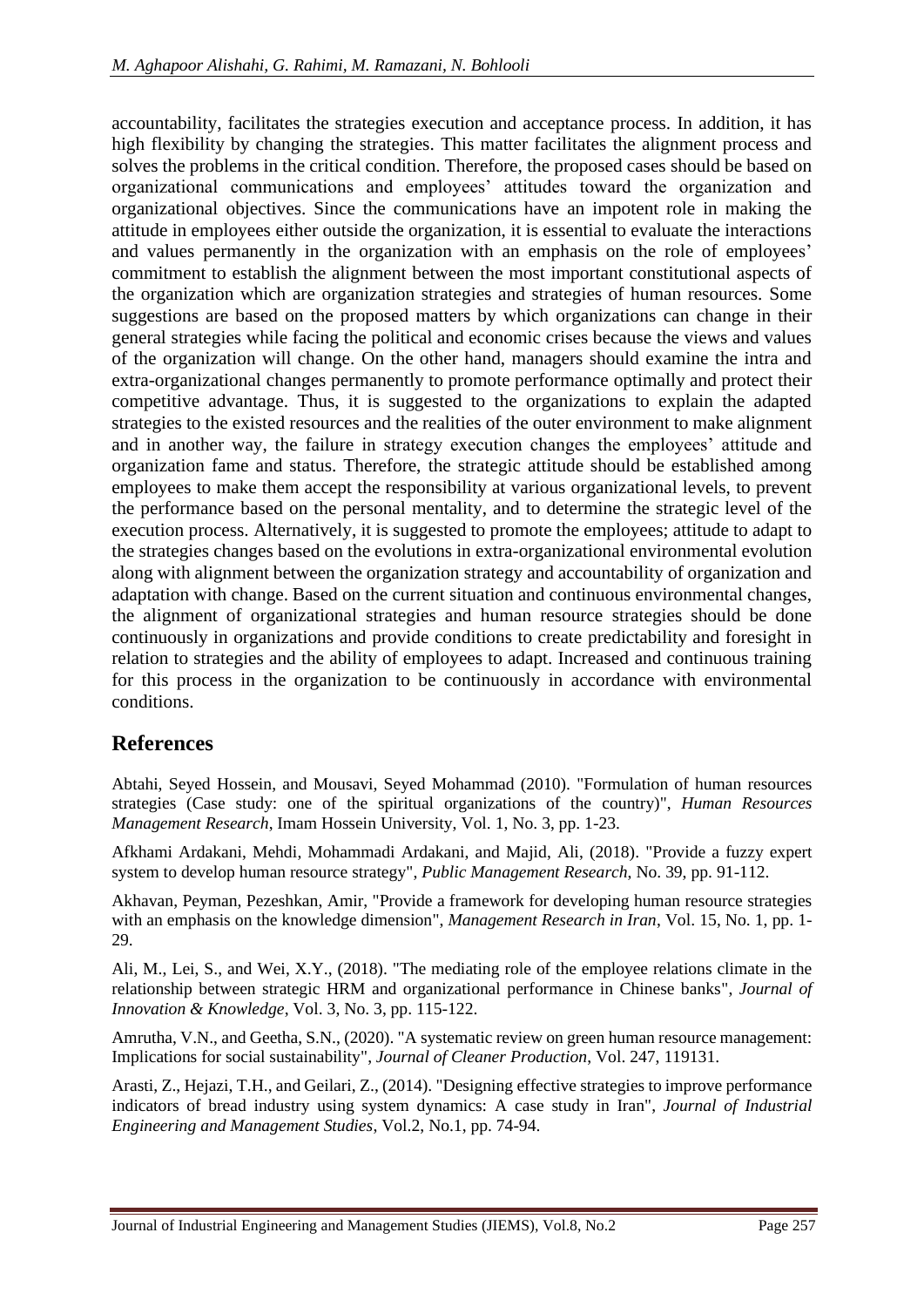Aviso, K.B., Chiu, A.S., Demeterio III, F.P., Lucas, R.I.G., Tseng, M. L., and Tan, R.R., (2019). "Optimal human resource planning with P-graph for universities undergoing transition", *Journal of cleaner production*, Vol. 224, pp. 811-822.

Azizi Shafiq, Amina, Dari, Mohammad, Razmjoo, Mahdieh, Bahmannia, Mina, Norway, Blessing, Arqanoon, Wahida, (2020). "Investigating the role of strategic human resource management on the evolution of organizations", In: *Fourth National Conference on Management, Accounting and Economics with Emphasis on Regional and Global Marketing*, pp. 1-8.

Boon, C., Eckardt, R., Lepak, D.P., and Boselie, P., (2018). "Integrating strategic human capital and strategic human resource management", *The International Journal of Human Resource Management*, Vol. 29, No. 1, pp. 34-67.

Bozic, B., Siebert, S., and Martin, G., (2019). "A strategic action fields perspective on organizational trust repair", *European Management Journal*, Vol. 37, No. 1, pp. 58-66.

Cheng, M.M., and Hackett, R.D., (2019). "A critical review of algorithms in HRM: Definition, theory, and practice", *Human Resource Management Review*, 100698.

Dachner, A.M., Ellingson, J.E., Noe, R.A., and Saxton, B.M., (2019). "The future of employee development", *Human Resource Management Review*, 100732.

Darwish, Hassan; Moghli, Alireza; Mousavi, Mohammad; Panahi, Bilal. (2013). Human resource competencies and their relationship with human resource and business strategies in the National Petrochemical Company. Public Management Research, No. 17, 27-50.

Degbey, W.Y., Rodgers, P., Kromah, M.D., and Weber, Y., (2020). "The impact of psychological ownership on employee retention in mergers and acquisitions", *Human Resource Management Review*, 100745.

Do, H., Patel, C., Budhwar, P., Katou, A.A., Arora, B., and Dao, M., (2019). "Institutionalism and its effect on HRM in the ASEAN context: Challenges and opportunities for future research", *Human Resource Management Review*, 100729.

Du, J., and Chen, Z., (2018). "Applying Organizational Ambidexterity in strategic management under a "VUCA" environment: Evidence from high tech companies in China", *International Journal of Innovation Studies*, Vol. 2, No. 1, pp. 42-52.

Farokhi, S., Roghanian, E., and Samimi, Y., (2018). "Investigating casual linkages and strategic mapping in the balanced scorecard: A case study approach in the banking industry sector", *Journal of Industrial Engineering and Management Studies*, Vol.5, No. 1, pp. 1-25.

Ford, R.C., and McColl-Kennedy, J.R., (2015). "Organizational strategies for filling the customer cando/must-do gap", *Business Horizons*, Vol. 58, No. 4, pp. 459-468.

Furusawa, M., and Brewster, C., (2019). "The determinants of the boundary-spanning functions of Japanese self-initiated expatriates in Japanese subsidiaries in China: individual skills and human resource management", *Journal of International Management*, Vol. 25, No. 4, 100674.

Godini, Gholamreza (2018). Determining and explaining the alignment of the company's strategies with the human resources strategy and its impact on the company's performance (case study of the West Regional Electricity Company), Master's thesis. Strategic Management Group, Payame Noor University (Center of Kermanshah).

Goldschmidt, R., Richter, A., and Pfeil, R., (2019). "Active stakeholder involvement and organisational tasks as factors for an effective communication and governance strategy in the promotion of e-taxis. Results from a field research lab", *Energy Policy*, Vol. 135, 110848.

Han, J.H., Kang, S., Oh, I.S., Kehoe, R.R., and Lepak, D.P., (2019). "The Goldilocks Effect of Strategic Human Resource Management? Optimizing the Benefits of a High-Performance Work System Through the Dual Alignment of Vertical and Horizontal Fit", *Academy of Management Journal*, Vol. 62, No. 5, pp. 1388-1412.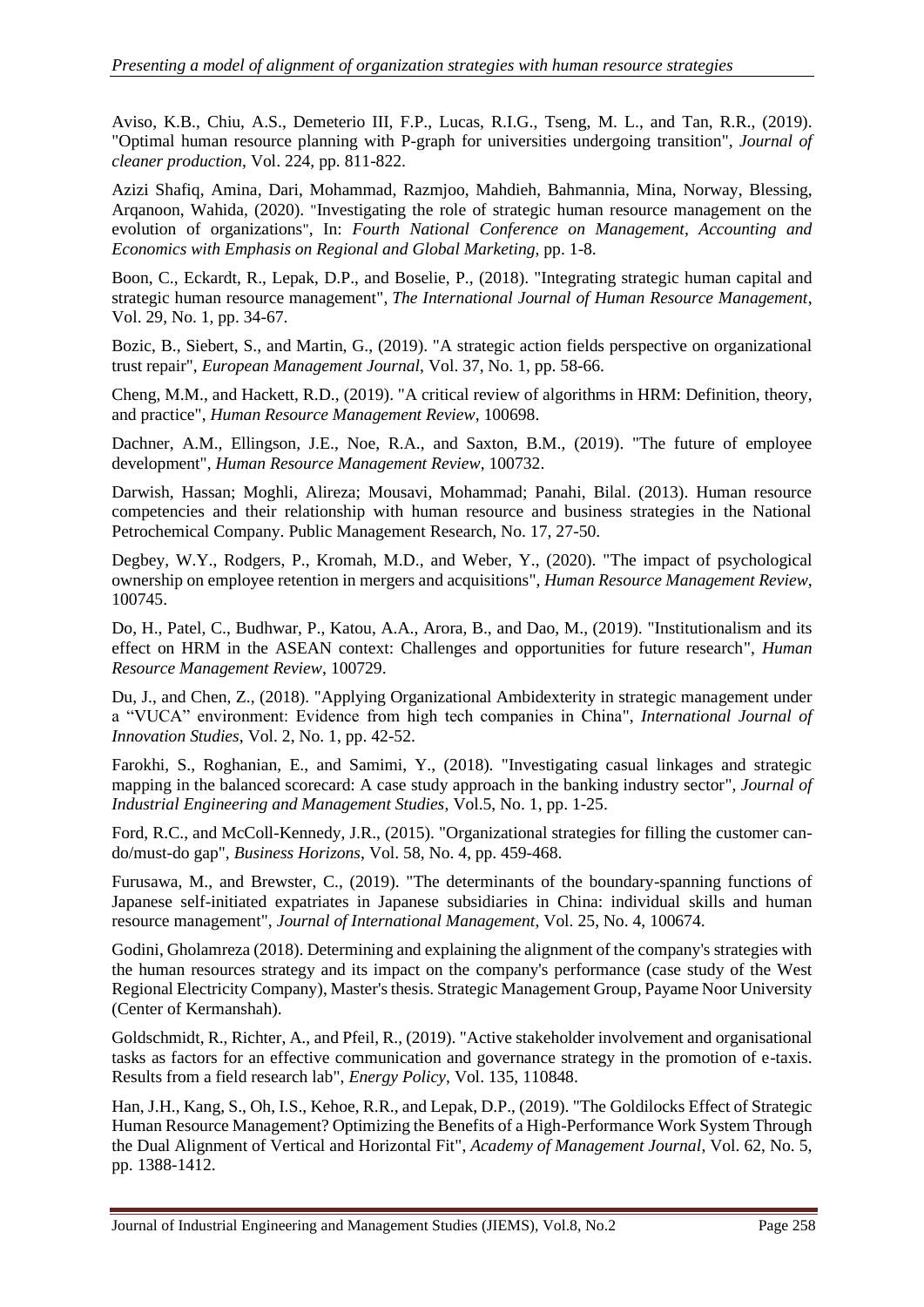Haneda, S., and Ito, K., (2018). "Organizational and human resource management and innovation: Which management practices are linked to product and/or process innovation?", *Research Policy*, Vol. 47, No. 1, pp. 194-208.

Herrmann, J., and Guenther, E., (2017). "Exploring a scale of organizational barriers for enterprises' climate change adaptation strategies", *Journal of Cleaner Production*, Vol. 160, pp. 38-49.

Hosseinian, A.H., and Baradaran, V., (2020). "Modified Pareto archived evolution strategy for the multi-skill project scheduling problem with generalized precedence relations", *Journal of Industrial Engineering and Management Studies*, Vol. 7, No. 1, pp.59-86.

Johnson, K.R., Ennis-Cole, D., and Bonhamgregory, M., (2020). "Workplace success strategies for employees with autism spectrum disorder: A new frontier for human resource development", *Human Resource Development Review*.

Kavianfar, Ali, (2019). "Investigating the Relationship between Human Resources Strategies and Business Strategies (Case study of Shahroud cement company)", In: *Fourth National Conference on Management, Accounting and Economics with Emphasis on Regional and Global Marketing*, pp. 1-9.

Khoshundam, Leila, (2020). "A generalization on the coverage analysis of inaccurate data", *Operations Research in Its Applications (Applied Mathematics)*, Vol. 16, No. 1, pp. 117-129.

Kianto, A., Sáenz, J., and Aramburu, N., (2017). "Knowledge-based human resource management practices, intellectual capital and innovation", *Journal of Business Research*, Vol. 81, pp. 11-20.

Kutaula, S., Gillani, A., and Budhwar, P.S., (2019). "An analysis of employment relationships in Asia using psychological contract theory: A review and research agenda", *Human Resource Management Review*, 100707.

Lee, C.C., and Cheng, P.Y., (2018). "Effect of the critical human resource attributes on operating performances", *Chinese Management Studies*, Vol. 12, No. 2, pp. 407-432.

Miles, S.J., and Van Clieaf, M., (2017). "Strategic fit: Key to growing enterprise value through organizational capital", *Business Horizons*, Vol. 60, No. 1, pp. 55-65.

Minbaeva, D.B., (2013). "Strategic HRM in building micro-foundations of organizational knowledgebased performance", *Human Resource Management Review*, Vol. 23, No. 4, pp. 378-390.

Mirzaei, Mohammad Reza, Afshar Kazemi, Mohammad Ali, and Toloui Ashlaghi, Abbas, (2020). "Designing a new hybrid model based on data envelopment analysis, artificial neural network, genetic algorithm and particle mass optimization to evaluate the efficiency and model of efficient and inefficient units", *Industrial Management Perspectives*, Vol. 9, No. 34, pp. 107-130.

Musikhani, Morteza, and Mojarad, Nahid, (2013). "Identify QIAU HR strategies with SRP approach", *Development and Transformation Management*, No. 12, pp. 1-11.

Nieves, J., and Quintana, A., (2018). "Human resource practices and innovation in the hotel industry: The mediating role of human capital", *Tourism and Hospitality Research*, Vol. 18, No. 1, pp. 72-83.

Nouri, Mohammad Hussein, and Aghighi, Alireza, (2019). "The role of strategic human resource management on organizational maturity by considering the mediating role of organizational culture (Case study: Department of Industry, Mining and Trade of Hamadan province) ", In: *Fourth National Conference on Management, Accounting and Economics with Emphasis on Regional and Global Marketing*, pp. 1-17.

Olson, E.M., Slater, S. F., Hult, G.T.M., and Olson, K.M. (2018). "The application of human resource management policies within the marketing organization: The impact on business and marketing strategy implementation", *Industrial Marketing Management*, Vol. 69, pp. 62-73.

Olson, K., Marchalik, D., Farley, H., Dean, S. M., Lawrence, E. C., Hamidi, M. S., and Stewart, M.T. (2019). "Organizational strategies to reduce physician burnout and improve professional fulfillment", *Current Problems in Pediatric and Adolescent Health Care*, Vol. 49, No. 12, 100664.